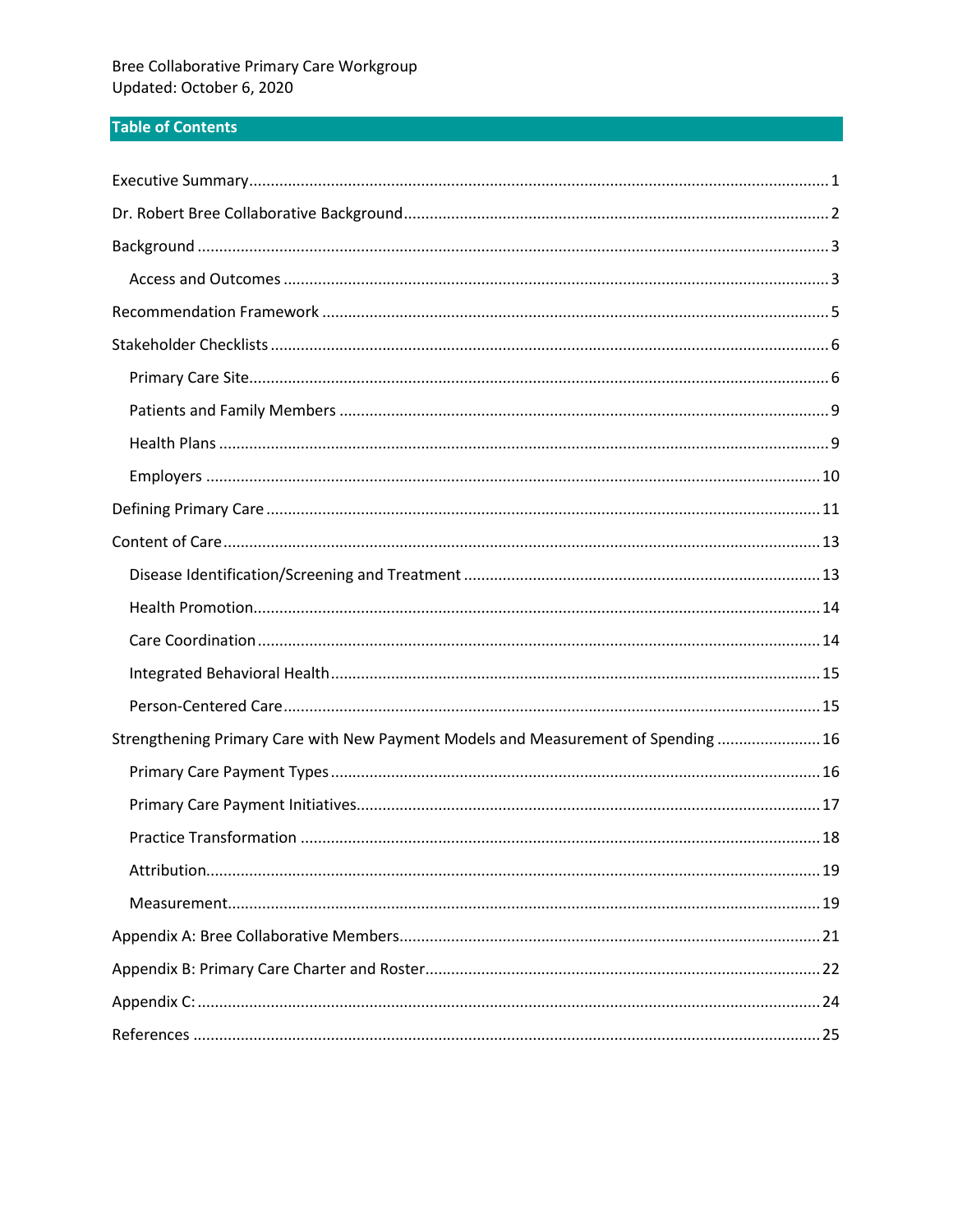<span id="page-1-0"></span>*Primary care access and quality impact all 329 million Americans. Geographic access varies significantly and is often lower in areas with a higher proportion of people of color, adding to health disparities.* 

Primary care, widely identified as the cornerstone of the health care system, is the usual source of health promotion, disease prevention, and care for a population's acute and chronic health problems. The definition of primary care starts with a broad scope of services and general attributes and is often described in contrast to health care services provided for urgent needs or within a hospital or surgical setting.

Access to regular, high-quality care is a challenge for many. These issues are influenced and compounded by low reimbursement for primary care compared to specialty care and hospital care. Low reimbursement leads to not enough time being spent with an individual patient in the visit. Compounding the issue of low reimbursement is the fact that many of the activities expected of a highperforming primary care practice are not reimbursed by traditional fee-for-service payment approaches.

To address issues of limited access and uncertain definitions, the Bree Collaborative elected to develop standards to develop a state-wide definition for primary care to support multi-payor payment reform. The workgroup met through 2020 to recommend system- and individual-level changes to build a healthcare system that truly meetings the needs of a diverse population. The workgroup's goal is to foster a common understanding of primary care through defining primary care, discussing measurement of primary care, and outlining components of primary care that are impactful on population health.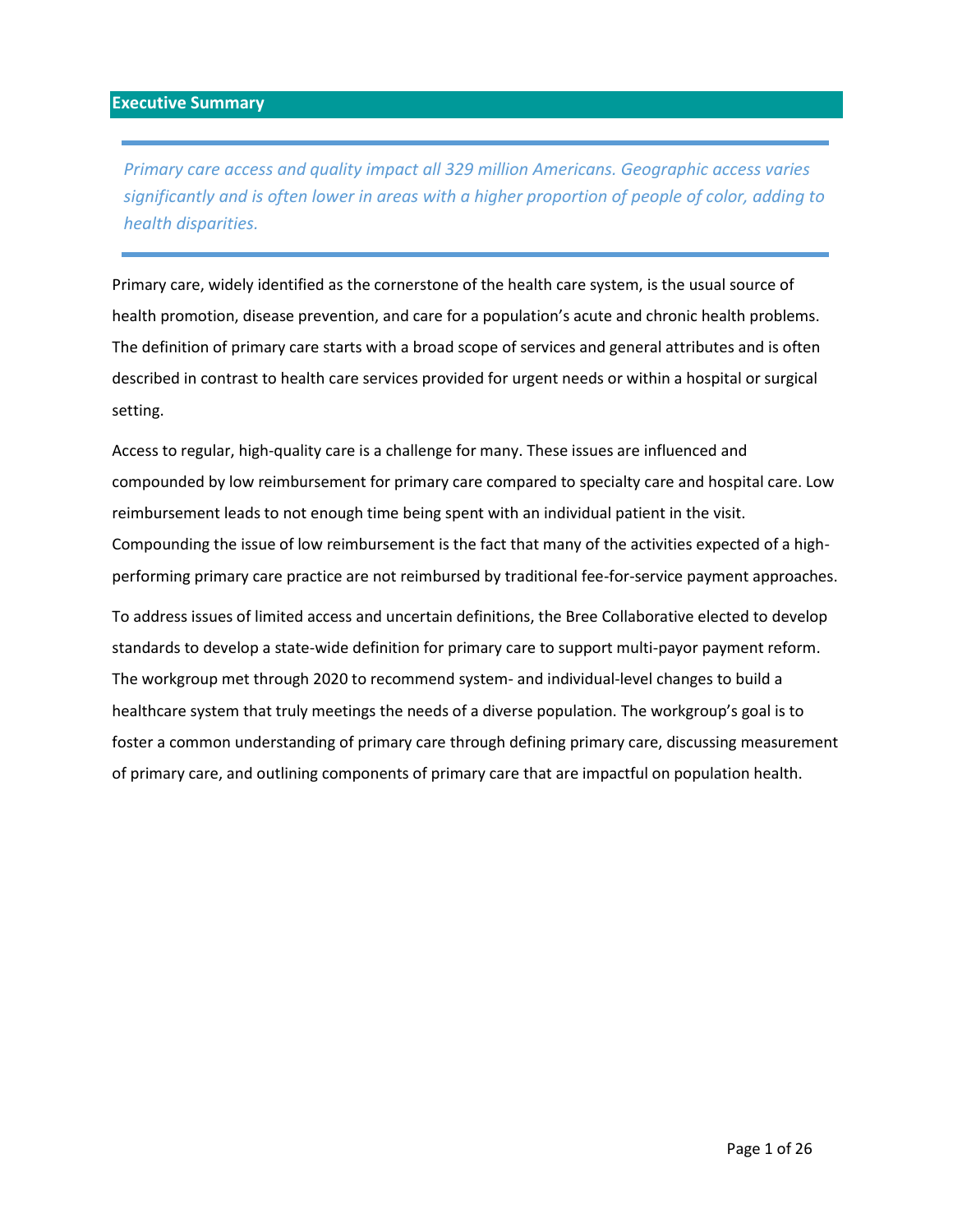## <span id="page-2-0"></span>**Dr. Robert Bree Collaborative Background**

The Dr. Robert Bree Collaborative was established in 2011 by Washington State House Bill 1311 *"…to provide a mechanism through which public and private healthcare stakeholders can work together to improve quality, health outcomes, and cost effectiveness of care in Washington State."* The Bree Collaborative was named in memory of Dr. Robert Bree, a leader in the imaging field and a key member of previous healthcare quality improvement collaborative projects.

Members are appointed by the Washington State Governor and include public healthcare purchasers for Washington State, private healthcare purchasers (employers and union trusts), health plans, physicians and other healthcare providers, hospitals, and quality improvement organizations. The Bree Collaborative is charged with identifying healthcare services annually with substantial variation in practice patterns, high utilization trends in Washington State, or patient safety issues. For each healthcare service, the Bree Collaborative identifies and recommends best-practice, evidence-based approaches that build upon existing efforts and quality improvement activities to decrease variation. In the bill, the legislature does not authorize agreements among competing healthcare providers or health carriers as to the price or specific level of reimbursement for healthcare services. Furthermore, it is not the intent of the legislature to mandate payment or coverage decisions by private healthcare purchasers or carriers.

See **Appendix A** for a list of current Bree Collaborative members.

Recommendations are sent to the Washington State Healthcare Authority for review and approval. The Healthcare Authority (HCA) oversees Washington State's largest healthcare purchasers, Medicaid and the Public Employees Benefits Board Program, as well as other programs. The HCA uses the recommendations to guide state purchasing for these programs. The Bree Collaborative also strives to develop recommendations to improve patient health, healthcare service quality, and the affordability of healthcare for the private sector but does not have the authority to mandate implementation of recommendations.

For more information about the Bree Collaborative, please visit: [www.breecollaborative.org.](http://www.breecollaborative.org/)

The Bree Collaborative elected to develop standards to develop a state-wide definition for primary care to support multi-payor payment reform. The workgroup met from January to XXX 2020 to recommend system- and individual-level changes to build a healthcare system that truly meetings the needs of a diverse population.

See **Appendix B** for the Primary Care Workgroup charter and a list of members.

See **Appendix C** for results of the guideline and systematic review search.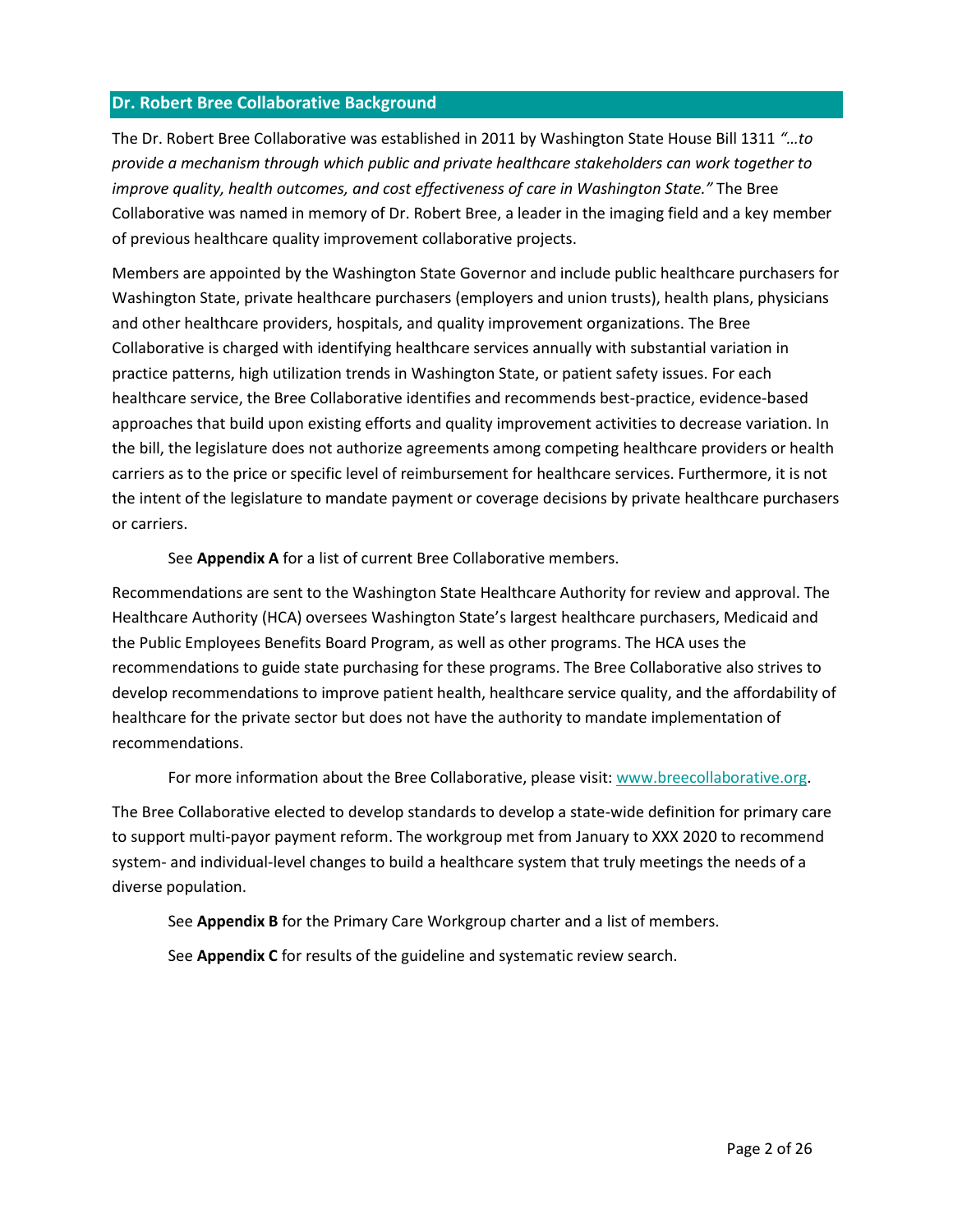#### <span id="page-3-0"></span>**Background**

Primary care, widely identified as the cornerstone of the health care system, is the usual source of health promotion, disease prevention, and care for a population's acute and chronic health problems.<sup>1</sup> Efforts to define primary care often start with a broad scope of services, general attributes in an outpatient or ambulatory care setting, and are often described in contrast to health care services provided for acute or urgent needs or within a hospital or surgical setting. The delivery of comprehensive primary care services is also frequently associated with certain types of providers that are trained to provide first contact, comprehensive, continuous, and coordinated care – the hallmarks of primary care.

#### <span id="page-3-1"></span>*Access and Outcomes*

In a report from the Primary Care Collaborative, the authors note that "*consistent and growing evidence shows that primary care-oriented systems achieve better health outcomes, more health equity, and lower costs.*" <sup>2</sup> A lack of a sufficient primary care workforce is a growing issue that impacts accessibility in Washington State as well as nationally.<sup>3</sup>

Access to primary care depends on multiple factors: availability, accessibility or how close a delivery site is to where a person lives or works, convenience or the hours that the delivery site operates and the modes in which care is offered such as in-person or virtually, affordability or cost of care and acceptability or how well the care that is offered matches a person's individual needs and preferences such as through the availability of care in different languages. <sup>4</sup> Accessibility, physical proximity, is the most well studied factor associated with individual and population health, consistently showing a positive impact when compared with populations farther away from primary care. <sup>5</sup> Early studies in the 1990s found an association between a higher ratio of primary care physicians at a state-level and population-level health outcomes such as lower all-cause mortality and mortality from heart disease, cancer, stroke, as well as infant mortality.<sup>6</sup> Presence of primary care providers is also associated with increased life span, reduction in infant low birth weight, better overall patient experience, and a person's self-rated health.<sup>7,8,9</sup>

Access to regular, high-quality care is a challenge for many. Analysis of urban census tracts show lower levels of access to primary care for specific populations, such as areas with a higher proportion of Black Americans.<sup>10</sup> Those living in rural areas also have lower levels of access to primary care.<sup>11</sup> A primary care delivery site may be located in close geographic proximity but may not be of high quality, may have hours that render it inaccessible, or the providers may not be taking new patients.

<span id="page-3-2"></span>These issues are influenced and compounded by low reimbursement for primary care compared to specialty care and hospital care, with the United States spending between 5-7% of total health care expenditure on primary care and Washington State spending between 4.4% to 5.6% of total expenditure on primary care.<sup>,12</sup> Low reimbursement leads to not enough time being spent with an individual patient in the visit. Many argue that there is not currently enough time in a clinical visit to deliver all the services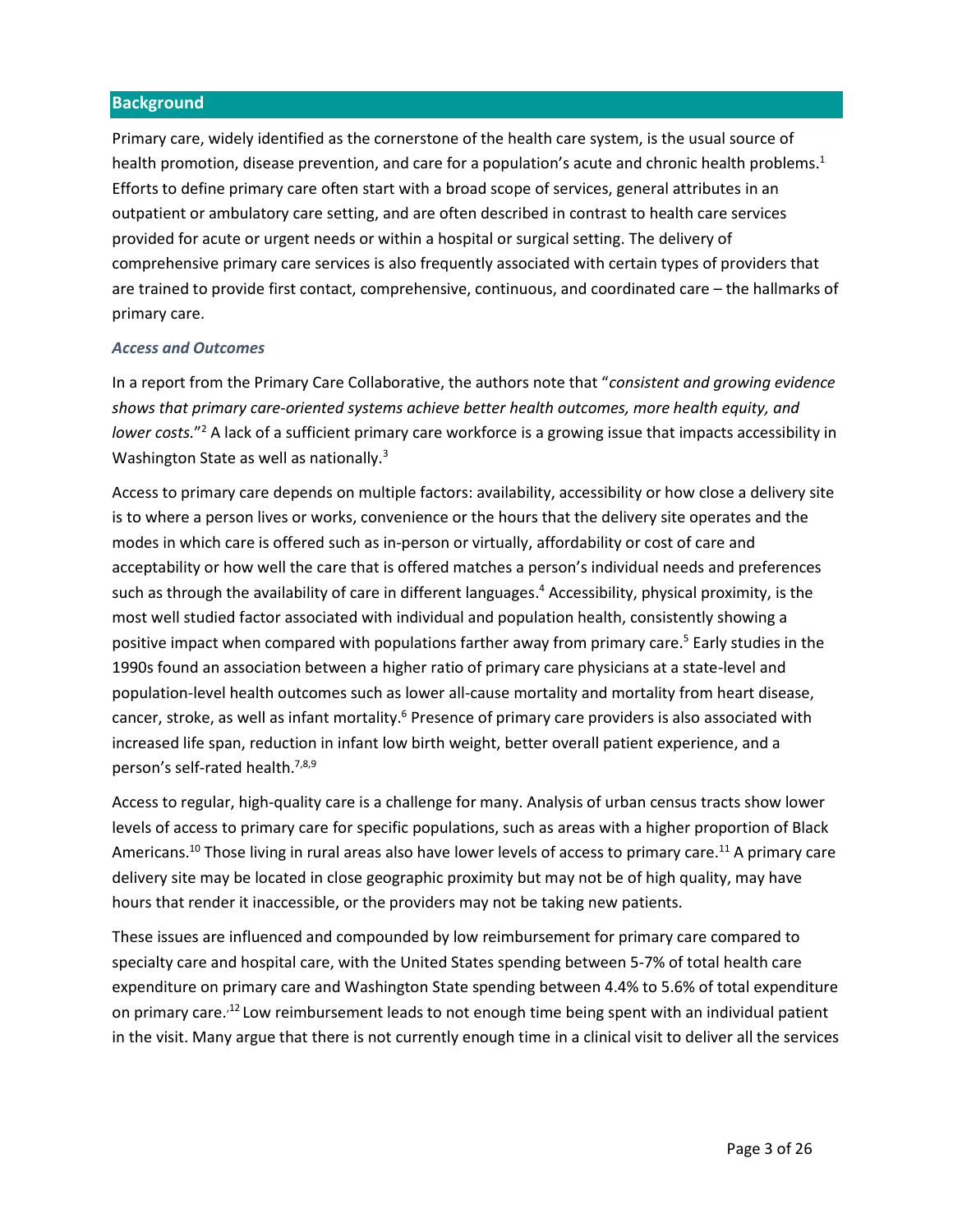recommended by the US Preventive Services Task Force (USPSTF) to a complete panel of patients without reducing panel size by half.<sup>13</sup>

Compounding the issue of low reimbursement is the fact that many of the activities expected of a highperforming primary care practice are not reimbursed by traditional fee-for-service payment approaches. Examples of these activities that are frequently identified as features of high-performing or "advanced" models of primary care are included here:

- Proactive outreach to patients with upcoming or overdue preventive tests or screenings
- Ongoing engagement with patients who have complex or multiple chronic conditions to ensure adherence to agreed upon care plan
- $\bullet$  Active management
- Daily team huddles that consider the needs of all patients– those on the visit schedule for the day as well as those not on the schedule
- Health IT implementations that support population and individual health analytics to properly resource and manage the patient panel while also meeting individual care needs.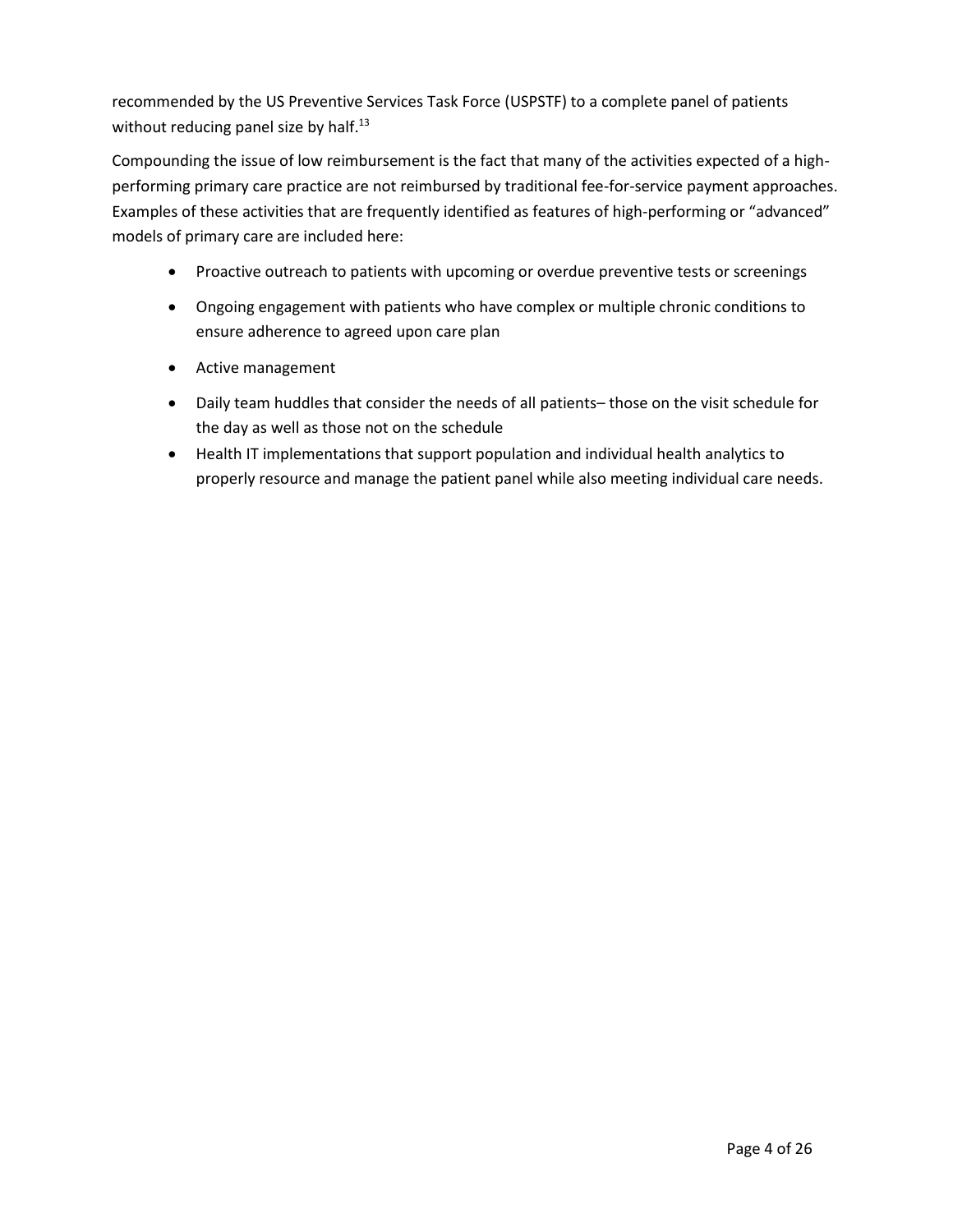# <span id="page-5-0"></span>**Recommendation Framework**

т

Г

The workgroup's goal is to foster a common understanding of primary care to increase primary care accessibility and availability.

| <b>Defining Primary Care</b>                                  | Team-based care led by an accountable provider that serves as a<br>person's source of first contact with the larger healthcare system and<br>coordinator of services that the person receives. Primary care includes a<br>comprehensive array of appropriate, evidence-informed services to<br>foster a continuous relationship over time. This array of services is<br>coordinated by the accountable primary care provider but may exist in<br>multiple care settings or be delivered in a variety of modes. |  |
|---------------------------------------------------------------|----------------------------------------------------------------------------------------------------------------------------------------------------------------------------------------------------------------------------------------------------------------------------------------------------------------------------------------------------------------------------------------------------------------------------------------------------------------------------------------------------------------|--|
| <b>Measuring Primary Care</b>                                 | Based in claims, care delivered in an ambulatory setting by a predefined<br>group of providers and team members including lab and drug costs                                                                                                                                                                                                                                                                                                                                                                   |  |
| <b>Components of Primary</b><br><b>Care with Large Impact</b> | Care coordination<br>Integrated behavioral health<br>Disease prevention and screening<br>Chronic condition management<br><b>Medication management</b><br>Health promotion<br>Person-centered care that considers physical, emotional, and<br>social needs                                                                                                                                                                                                                                                      |  |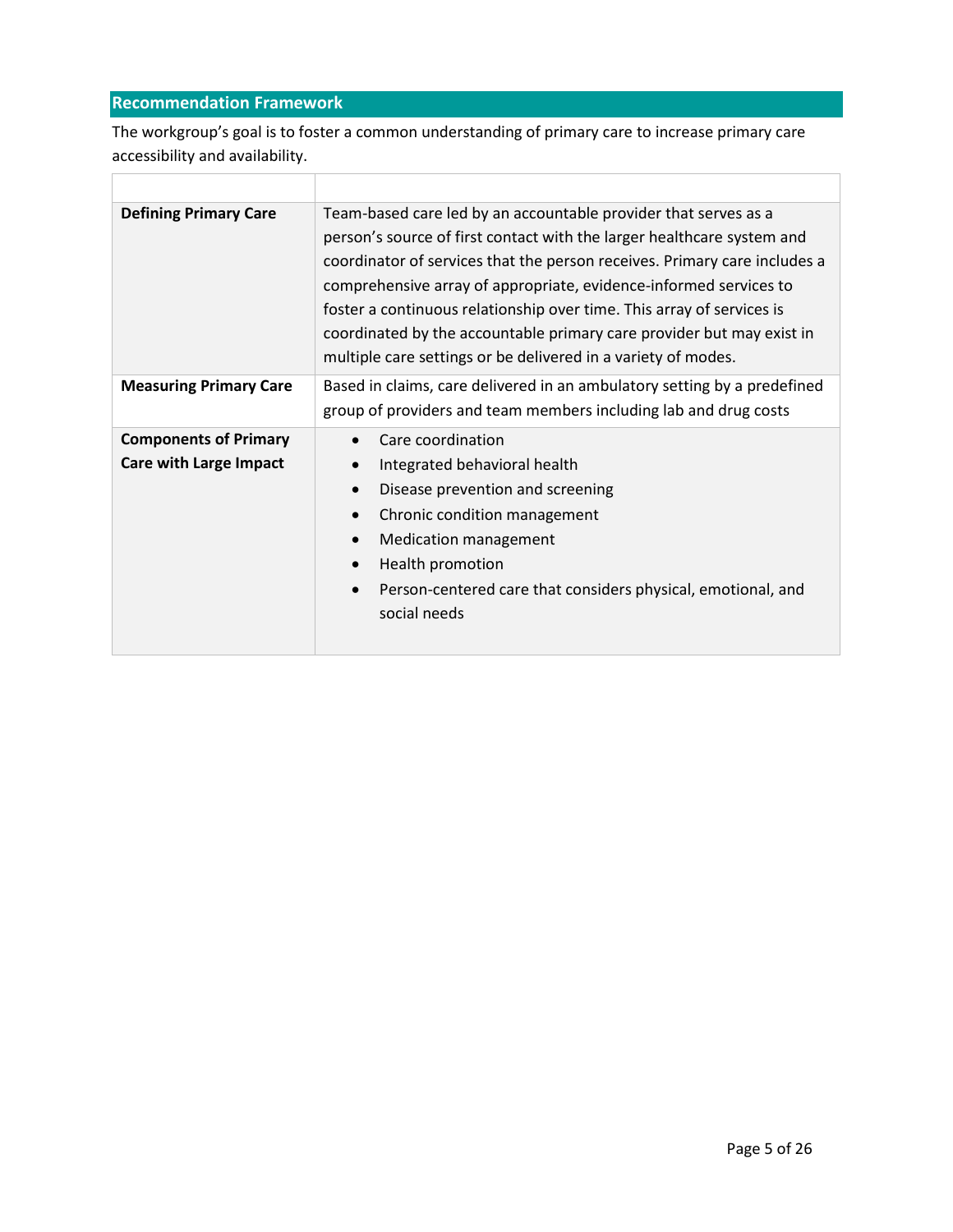## <span id="page-6-0"></span>**Stakeholder Checklists**

#### <span id="page-6-1"></span>*Primary Care Site*

#### **Infrastructure**

- $\Box$  \* Team-based care strategies (e.g., huddles, care management meetings, high-risk patient panel review) are consistently used
- $\Box$  \*\* Active patients are assigned or attributed to a primary care provider or team for advanced clinical judgment, the primary care team may/may not reside in the same physical setting and does not need to have the same organizational affiliation to act as a team
- $\Box$  \*\* Behavioral health provider(s) are part of the care team through coordinated, co-located, or integrated models
- *\* Adequate nursing and other support staff in place to meet patient needs*
- *\* Social worker/community health worker(s) are part of the care team through coordinated, colocated, or integrated models*
- *\* Comprehensive care team in place to identify patient needs as identified by the practice. Care team members might include pharmacist, nutritionist, chronic care coordinator, addiction specialist, referral coordinator, life coach, high risk patient coordinator, naturopath, physical therapist or others as deemed necessary by practice.*
- *\* Practice structure must incorporate a team and a strategy for identifying and implementing best practice protocols.*
- $\Box$  Forms and protocols (e.g., mission statement, employee materials) reflect that the delivery site has an open and affirming environment that includes non-discrimination in hiring practices
- $\Box$  Age-appropriate and culturally inclusive reading materials and audiovisual aids are available in the reception area and examination rooms

#### **Access**

- $\Box$  \*\* For physical and behavioral health the following are available:
	- $\Box$  Same day appointments
	- $\Box$  24/7 e-health
	- $\Box$  Telephonic access
	- $\Box$  Communication through information technology innovations
- $\Box$  \* At least one alternative to traditional office visits is offered (e.g., e-visits, phone visits, group visits, home visits, alternate location visits, and/or expanded hours in early mornings, evenings, and weekends)
- $\Box$  The site is physically accessible to those with mobility issues including entering/exiting, moving within the facility, and during the clinical encounter such as seating within an exam room.
- $\Box$  \* Translation services for languages common among the patient population are available. This can include providers who speak a patient and family's language, presence of a certified interpreter, or a telephonic interpreter. Family or friends are **not** used to translate during a clinical encounter
- $\Box$  Patient-facing forms and information:
	- $\Box$  Are readable at an 8<sup>th</sup> grade reading level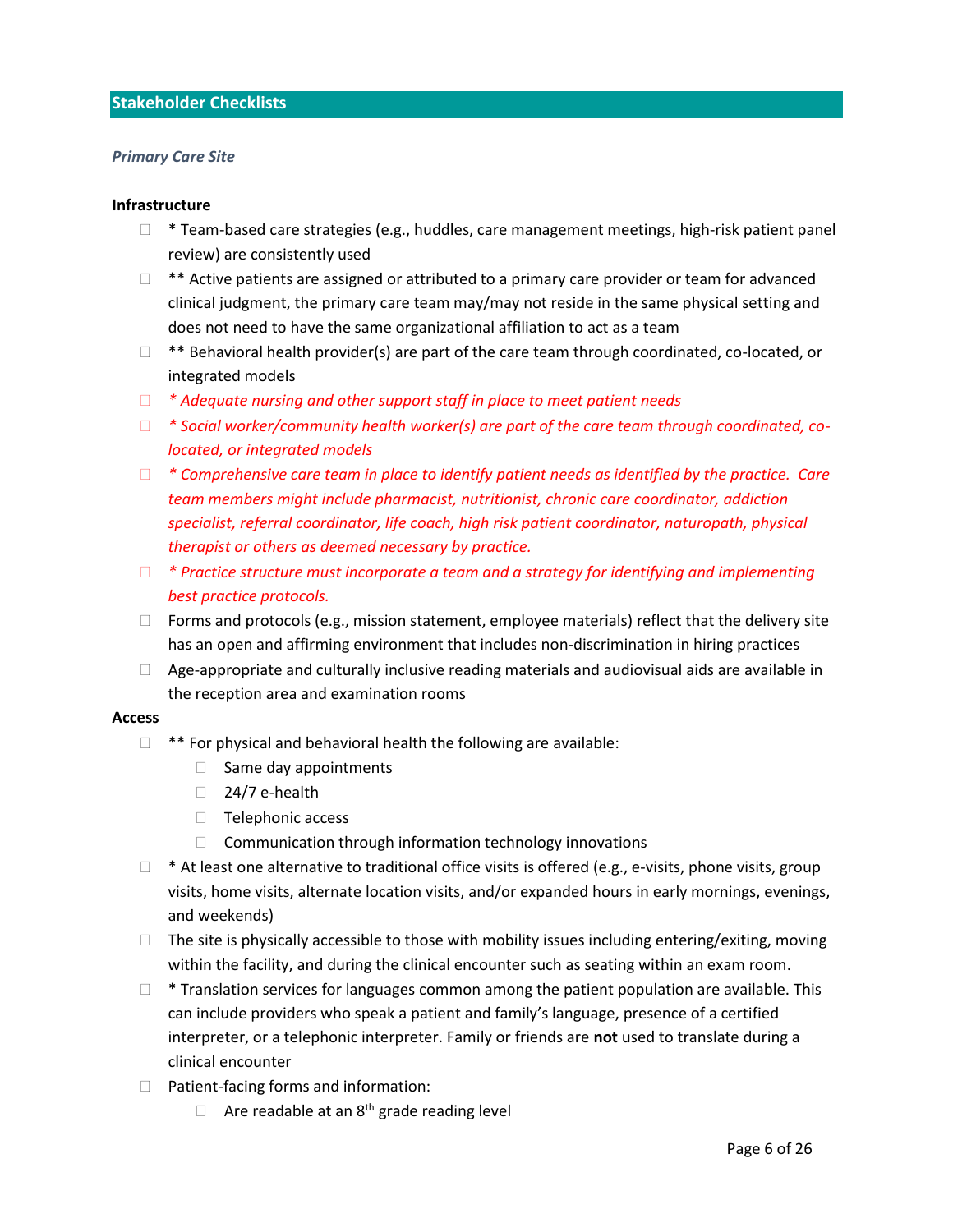- $\Box$  Are available in languages that reflect the patient population
- $\Box$  Are available in accessible formats (e.g., braille, large print, audio)
- Use inclusive, non-stigmatizing language
- $\Box$  Reaffirm the confidentiality of information

#### **Information**

- $\Box$  \*\* Health IT is in place that supports management of the patient panel at a population health level while also supporting optimal care at the individual patient level. To be effective, the primary care provider must be "connected" to the broader healthcare ecosystem through some mechanism that supports interoperability, such as a Health Information Exchange (HIE) that supports a longitudinal patient-centric record and near/real time alerts to support transitions in care
- $\Box$  \* Health record for each active patient contains at least the following and is updated as needed during a visit:
	- $\Box$  Problem list
	- Medication list
	- $\Box$  Surgical history
	- Allergies
	- $\Box$  Race and ethnicity (if disclosed by the person)
	- **Preferred language**
	- $\Box$  Sexual orientation
	- $\Box$  Gender identity, chosen pronouns, and chosen name
	- $\Box$  BMI/BMI percentile/growth chart as appropriate
	- □ Immunization record
	- $\Box$  Parenting intention in the next year, if applicable
	- □ Advance directive or other advance care plan including goals, preferences, needs
- $\Box$  \* Care plan is documented and accessible to all members of the primary care team, regardless of their physical location or organizational affiliation
- $\Box$  Risk stratification process is in place for all empaneled patients that includes:
	- Medical need
	- $\Box$  Behavioral diagnoses
	- $\Box$  Health-related social needs
- $\Box$  At least every two years, site post-visit surveys to measure patient reported outcomes are sent to people who have accessed care including questions on access to care, provider or health team communication, coordination of care, and staff helpfulness
- $\Box$  Whole person needs are identified at a population level and processes are developed to meet needs
- $\Box$  Quality and effectiveness of care improve over time
- $\Box$  Patient visits with assigned clinician or team are tracked and reported to health plans
- $\Box$  Capacity to query and use data to support clinical and business decisions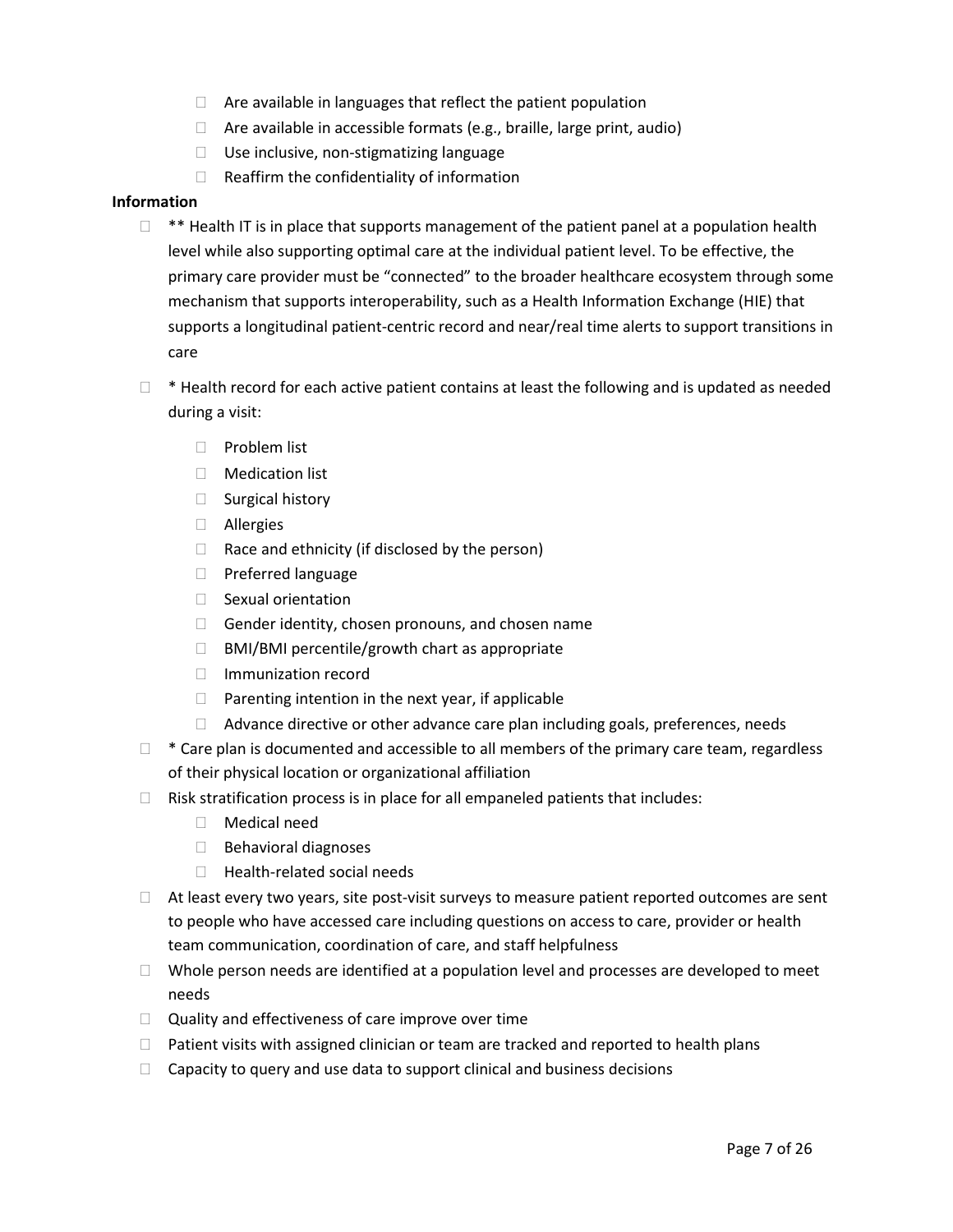# **Referrals**

- $\Box$  Agreements or contracts among providers, plans, and other organizations to coordinate transitions are in place including:
	- $\Box$  Emergency department and inpatient visits
	- $\Box$  Residential and partial treatment facility stays
	- $\Box$  Stays at substance abuse treatment facilities
	- $\Box$  Community resources to support non-medical social needs that impede health improvement

*(This is important to include but in my clinic it is not done through an agreement or contract. It is usually based on the clients insurance coverage.)*

- $\Box$  Referrals to offsite services are tracked
	- $\Box$  Overdue referrals prompt outreach to the patient
- $\Box$  Referral patterns are identified and adjusted to improve patient outcomes and reduce cost and unnecessary care
- $\Box$  Hospitals and EDs responsible for most patients' hospitalizations and ED visits are identified
	- $\Box$  Timeliness of notification and information transfer is assessed
- $\Box$  Opportunities to work with ACHs to improve community supports are identified

## **Content of Care**

- $\Box$  \*\* Care is evidence-based or evidence informed
- $\Box$  \*\* Services that address the whole person (multiple organ systems) are regularly offered including:
	- □ Active management of chronic diseases
	- $\Box$  Acute care for minor illnesses and injuries
	- $\Box$  Office-based procedures and diagnostic tests
	- $\Box$  Preventive services including USPSTF recommended cancer screenings
	- D Patient education
	- □ Self-management support
	- □ Medication management
	- □ Chronic condition management
	- $\Box$  Behavioral health support
- $\Box$  \*\* People are screened at least annually using a validated instrument for:
	- Depression
	- Anxiety
	- □ Suicidality
	- $\Box$  Tobacco use
	- Alcohol
	- □ Other drug use
		- $\blacksquare$   $\rightarrow$  Process for follow-up of brief intervention, brief treatment or referral to treatment is documented
		- Any positive behavioral health screen follows an appropriate workflow that includes brief intervention, brief treatment, and/or referral to higher levels of care such as outlined in the Bree 2017 Behavioral Health Integration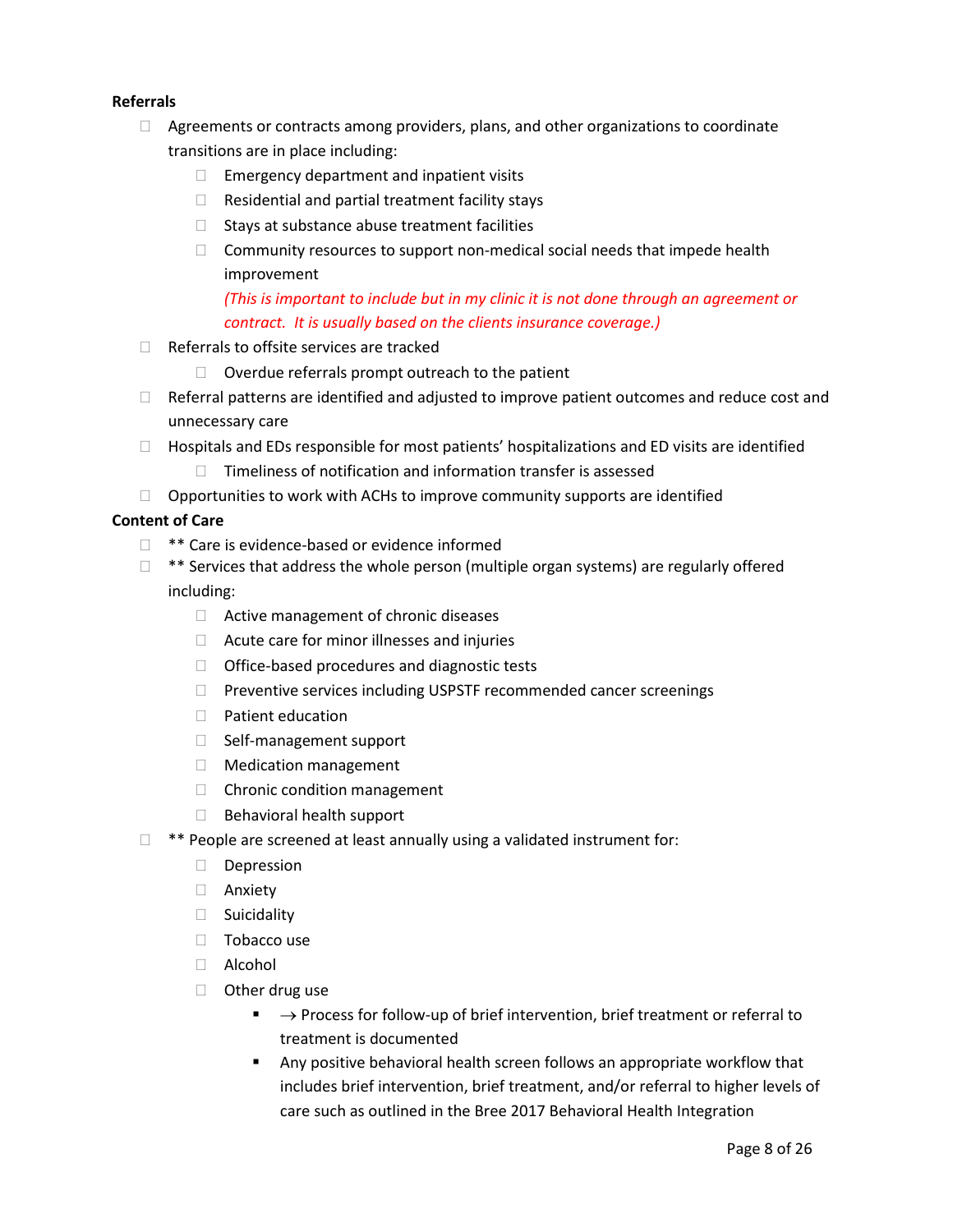recommendations, the 2018 Suicide Care recommendations, the 2015 Addiction and Dependence Treatment recommendations, and/or the USPSTF [recommendations on tobacco](https://www.uspreventiveservicestaskforce.org/uspstf/recommendation/tobacco-use-in-adults-and-pregnant-women-counseling-and-interventions)

- $\Box$  \* During a clinical visit, patients and providers engage in:
	- $\Box$  Self-management support
	- $\Box$  Shared decision making
	- $\Box$  Motivational interviewing for behavior change

## <span id="page-9-0"></span>*Patients and Family Members*

- $\Box$  Select a primary care provider who meets your needs
- $\Box$  Think about your broad health and wellness-related goals and how your provider and care team might help you meet these goals
- $\Box$  In situations where different options are available, give your provider(s) information about your values and preferences, and discuss options, tradeoffs, and implications of a decision together
- $\Box$  Consider your primary care provider/team your first point of contact to the larger health system for all non-emergent care needs

#### <span id="page-9-1"></span>*Health Plans*

- $\Box$  Members receive information about the value of primary care, how to access primary care within the network, and are asked or otherwise encouraged to select a primary care provider/team at enrollment
- $\Box$  Members select or are paneled to a primary care provider/team through a claims-based attribution process or other assignment mechanism that is transparent to the purchaser (employer/union), as well as to the individual member.
- $\Box$  Members are notified when a primary care provider is held accountable for their care through a claims-based attribution process or other assignment mechanism. Members should be able to change this by notifying the health plan of their preferred primary care provider within the available network.
- $\Box$  Data from care delivery sites is collected and aggregated to understand variation in care and look for underlying issues such as disparities in access or services provided within and across:
	- o Race and ethnicity
	- o Language
	- o Sex
	- o Screening for relevant cancers of the sexual and reproductive health system
	- o Prenatal care utilization
	- o Perinatal care outcomes reported for those who are Black, indigenous, and people of color
- $\Box$  Health plan records accurately reflect a person's gender, pronouns, and chosen name. If gathered at a health plan level such as upon enrollment, this is communicated to care delivery sites with the required permissions to do so in place at the member/individual level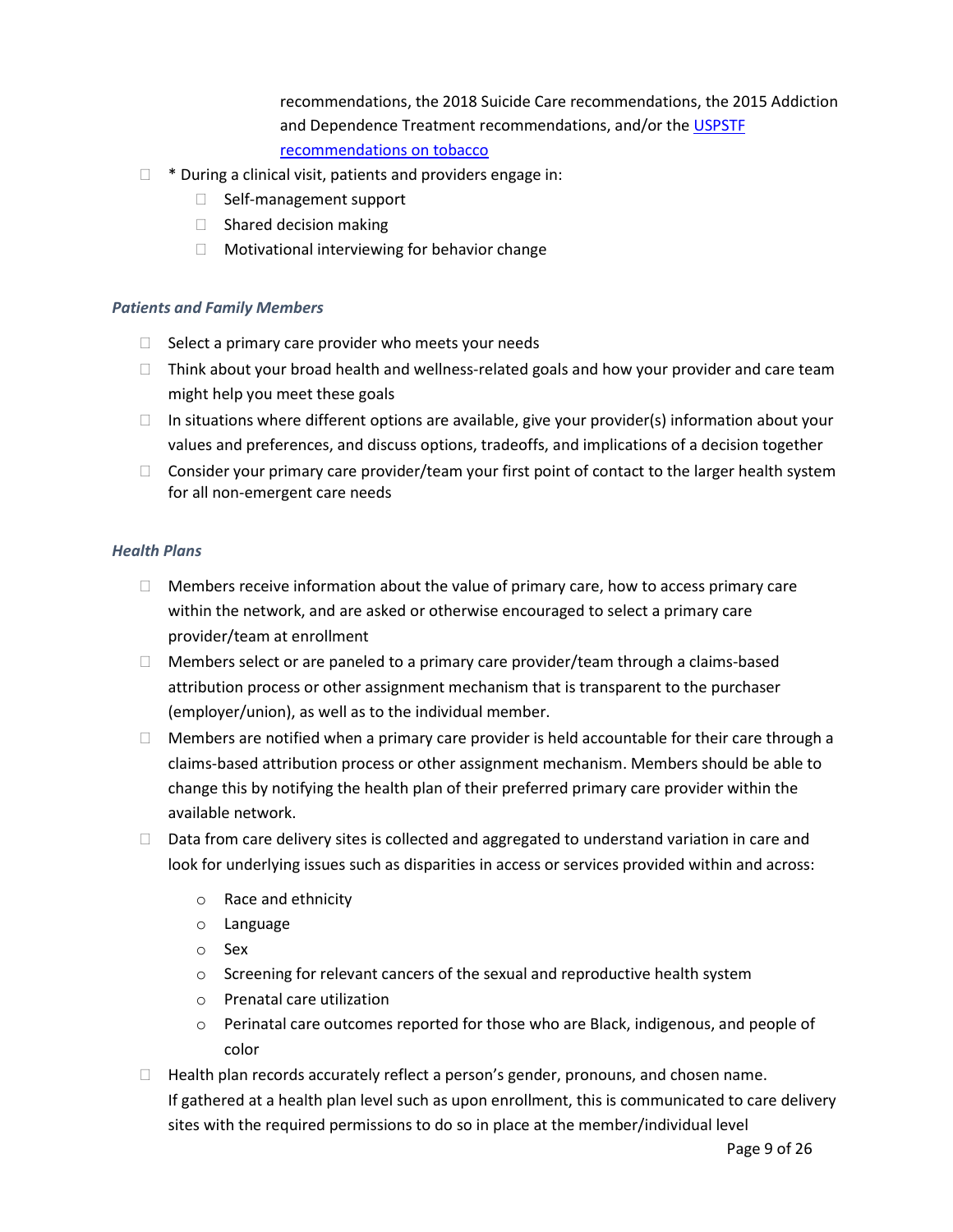- $\Box$  A payment mechanism supports primary care features that are not reimbursed through traditional fee-for-service payments. These mechanisms include value-based reimbursement such as fee-for-service enhancements or prospective payments made in the form of per member per month (PMPM) payments that could include incentives for transformation, performance-based incentives, or more expansive forms of capitation
	- $\circ$  Payment mechanisms are clearly articulated to employers with the stipulation that the qualifications for payment eligibility and the measures of success are clearly understood and openly shared

## <span id="page-10-0"></span>*Employers*

- $\Box$  Employees and covered family members receive information about the value of primary care, how to access primary care within the available plan options, and are asked or encouraged to select a primary care provider/team at enrollment
- $\Box$  Benefit designs are structured to encourage the use of primary care including Value-Based Insurance Design (VBID) mechanisms tied to primary care, such as:
	- $\circ$  \$0 cost for specified in-person or virtual care services delivered by the individual's named primary care provider (that provider is named by the individual or assigned through an attribution or other mechanism)
	- o Lower out-of-pocket cost for specialty care accessed after seeing one's primary care provider/team
	- o When qualified high deductible health plans with Health Savings Accounts (HSA's) are in place, the new rules allowing for first dollar coverage under an expanded definition of "preventive services" have been incorporated.
- $\Box$  Agree to support non-fee-for-service payment mechanisms for primary care. Non-fee-for-service forms of primary care payment must be clearly articulated by health plans and supported by employers with the stipulation that the qualifications for payment eligibility and the measures of success are also clearly understood and openly shared.
- $\Box$  Contracts with health plans and/or directly with delivery systems require:
	- o Measurement of primary care spend
	- o Total cost of care
	- o Measurement of quality of care
	- o Measurement of disparities in care outcomes by race
	- o Reporting of primary care spend
	- o Targets for primary care spend
	- $\circ$  Requirement that consumers select or be paneled to a primary care provider or team
	- $\circ$  When individual selection is not in place, the primary care provider/team to whom the individual is assigned is clearly communicated and the individual has the ability to change that assignment
	- $\circ$  Penalties for indicators of not-managed and not-coordinated care, like avoidable hospital readmissions or avoidable ED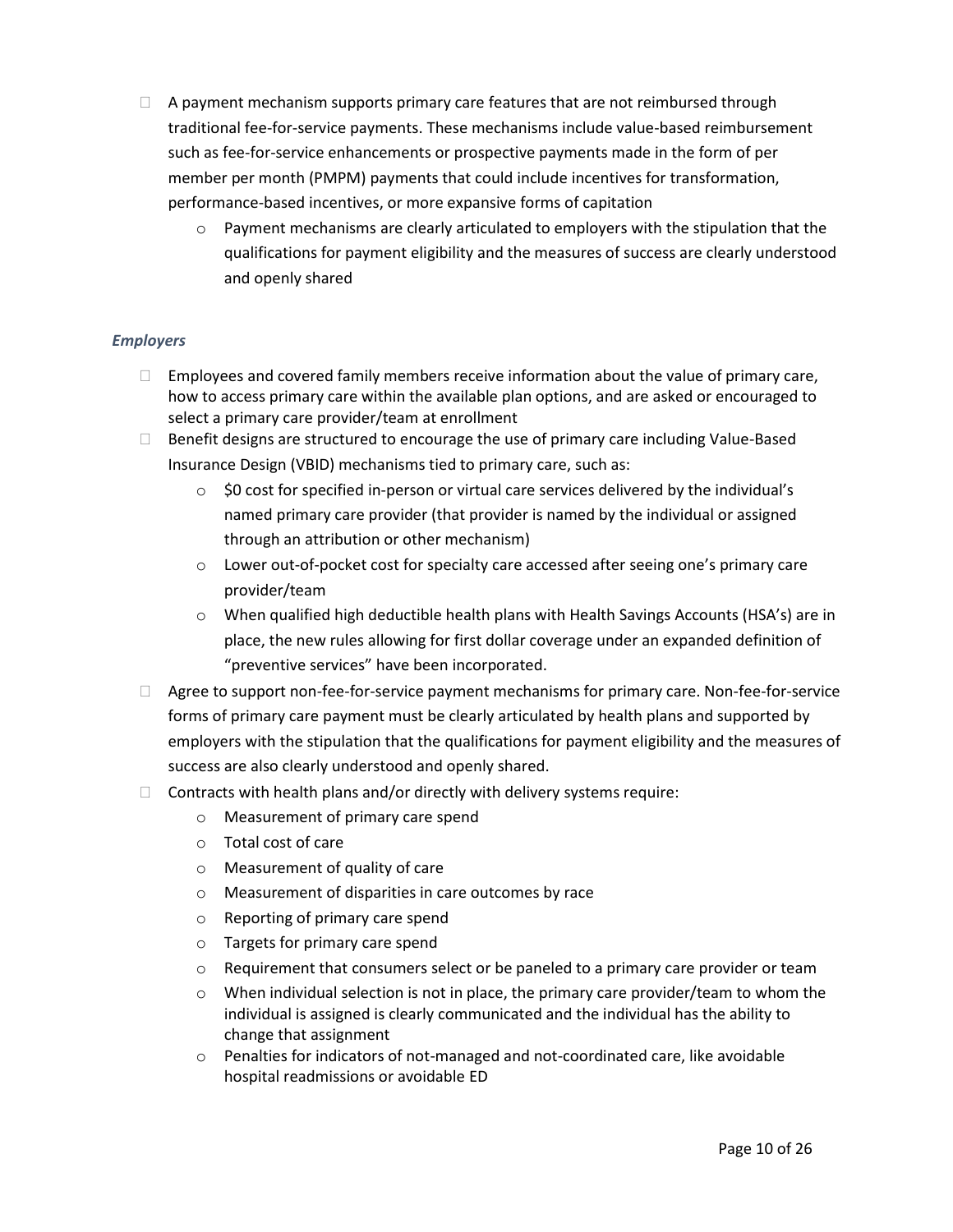# <span id="page-11-0"></span>**Defining Primary Care**

The concept of primary care was first introduced in the 1920s and described by the Institute of Medicine (IOM) in 1978 as being "*accessible, comprehensive, coordinated, continuous, and accountable*."<sup>14</sup> Barbara Starfield further describes primary care as being characterized by first-contact care and being longitudinal and comprehensive.<sup>15</sup> Primary care can further be defined as including advocacy, taking place in the context of a community context and family, including goal-oriented care and health promotion, being integrated, and being based on a relationship. <sup>16</sup> In many studies, primary care is defined by four Cs: first-contact care that is comprehensive in addressing a wide variety of issues from sprains to behavioral health to prenatal care, is continuous with multiple touch-points over time, and is coordinated. In order to know whether primary care spend is increasing in the state, Washington must first develop an agreed upon definition of primary care that will allow for accurate measurement.

The IOM categorizes possible definitions into care provided by certain clinicians, a particular set of activities, a level or setting of care, the attributes themselves, or as a strategy for organizing a system.<sup>17</sup> More simply, primary care can be defined broadly as consisting of the care provided by a subgroup of medical providers, the set of functions that providers within and outside of that subgroup perform, and/or a general orientation of a health delivery system.<sup>18</sup> A family medicine physician may order a thyroid test which would be considered part of primary care while an endocrinologist ordering that same test may not necessarily be considered primary care. These provider, service, and system categories have been expanded by Millbank into:<sup>19</sup>

- Provider: All the services delivered by pre-defined primary care providers in an ambulatory setting.
- Service: Services that meet particular definitions including being: comprehensive, first-contact for a wide variety of (not limited) conditions, coordinated, and taking place over time (longitudinal).
- Service: All office visits and preventative services within a category independent of the provider type.
- Service and Provider: Based in claims, specific set of pre-defined services delivered by predefined primary care providers not limited to an ambulatory setting.
- Health systems: Primary care delivered at a system level, useful for capitated systems but most difficult to measure.

In Washington State, primary care provider is defined as "a general practice physician, family practitioner, internist, pediatrician, osteopathic physician, naturopath, physician assistant, osteopathic physician assistant, and advanced registered nurse practitioner licensed under Title 18 RCW." <sup>20</sup> The workgroup sought to operationalize the four C's described above to develop a standardized

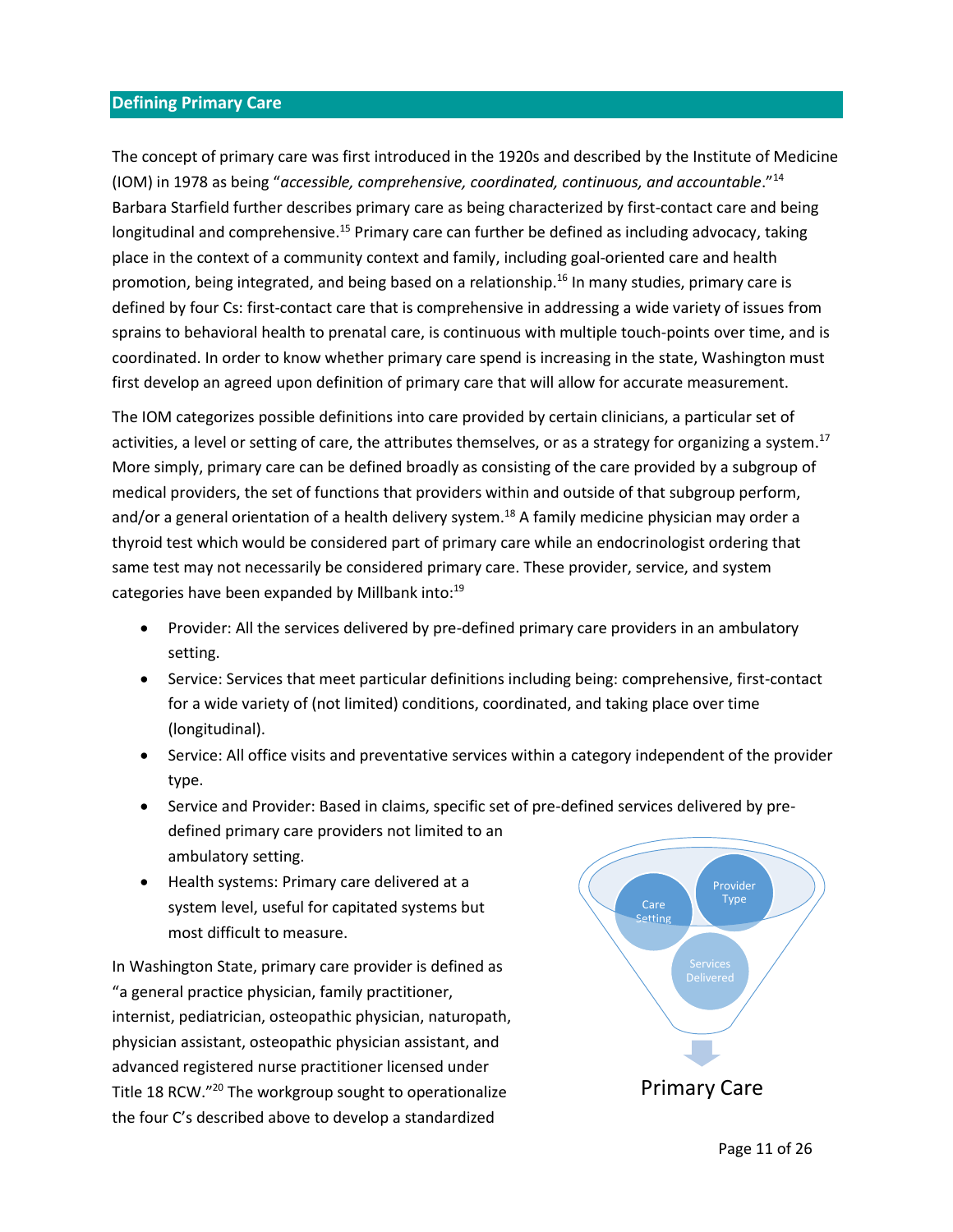definition: Team-based care led by an accountable provider that serves as a person's source of first contact with the larger healthcare system and coordinator of the health care services that the person receives. Primary care includes a comprehensive array of appropriate, evidence-informed services to foster a continuous relationship over time.

## **If primary care is yes to ALL of the following:**

- 1. **Accountability** through a team and/or provider that includes physical health, behavioral health, and care coordination. Advanced clinical judgement for a person's care/panel of patients lies with one of the following:
	- Doctor of Medicine General practice, Family Practice, Internal Medicine, Geriatrics, Pediatrics, Adolescent Medicine
	- Doctor of Osteopathic Medicine General practice, Family Practice, Internal Medicine, Geriatrics, Pediatrics, Adolescent Medicine
	- Advance Registered Nurse Practitioner Family, Adult, Pediatric, Women's Health
	- Physician Assistant Family, Adult, Pediatric, Women's Health
	- Osteopathic Physician Assistant Family, Adult, Pediatric, Women's Health
	- Naturopath

Other team members can include but are not limited to: psychologist, psychiatrist, social worker, registered nurse, medical assistant, care coordinator, etc.

- 2. **First Contact** Does the team assess, triage, and direct a person's health or health care issues as they arise?
- 3. **Comprehensive** Does the team care for the whole person and provide services that address multiple organ systems including active management of chronic physical (e.g., COPD, diabetes) and behavioral health (e.g., depression, anxiety, substance use disorder) conditions as well as USPSTF recommended screening and preventive services?
- 4. **Continuous** Does the team maintain or attempt to develop a longitudinal relationship?
- 5. **Coordinated** Does the team take responsibility for a person's care through managing a care plan in coordination with a multidisciplinary team and/or with offsite referrals?
- 6. **Appropriate** Does the team provide evidence-based, person-centered medicine that includes behavioral health?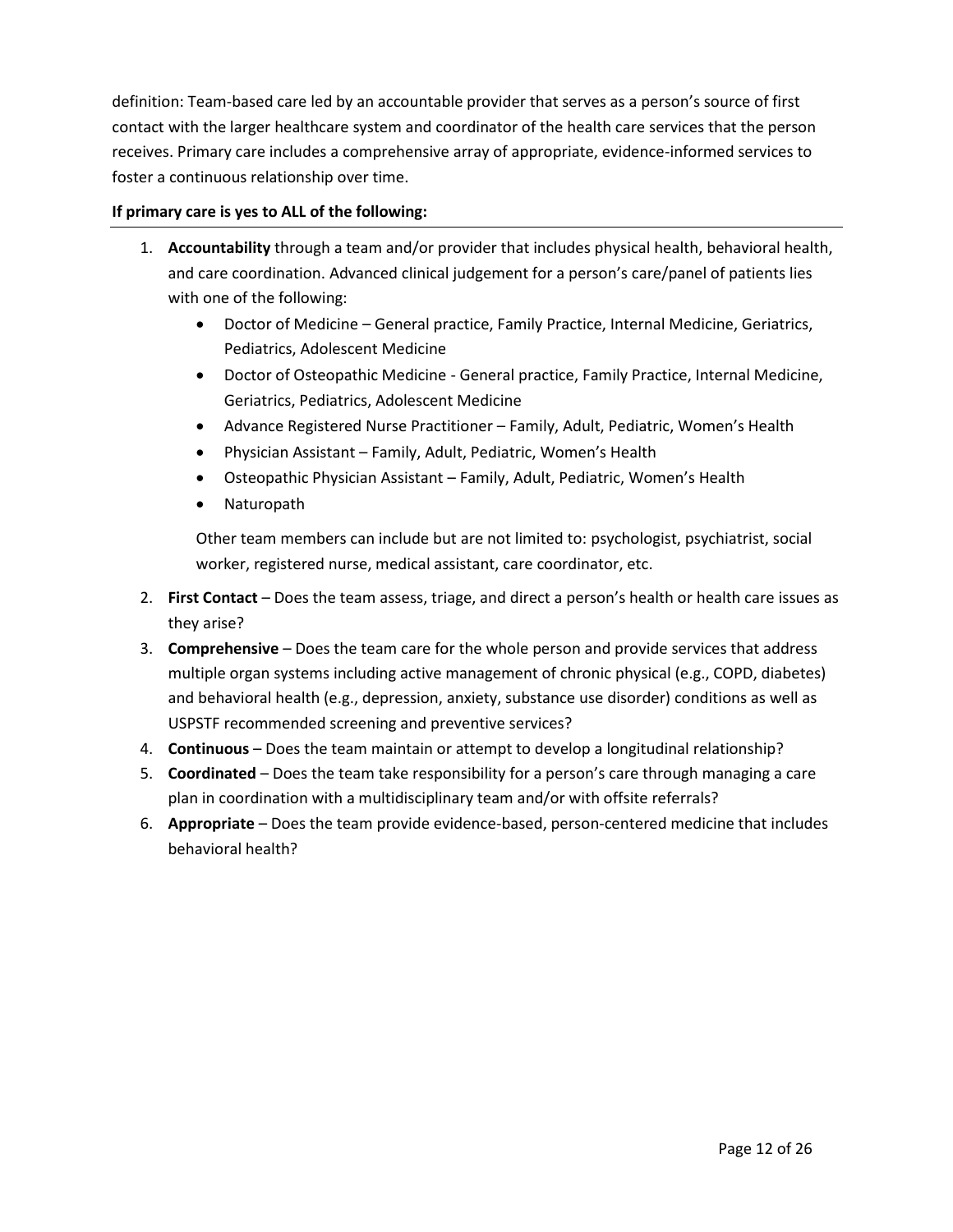#### <span id="page-13-1"></span><span id="page-13-0"></span>*Disease Identification/Screening and Treatment*

Primary care practices screen for both communicable diseases and non-communicable diseases likely to be present in an individual or are common within a patient population. Screening for non-communicable diseases such as cardiovascular diseases, diabetes mellitus, and cancer are done based on risk such as a person's age. Screening for communicable disease should also be done on risk and possible exposure. Cancer screening is a key component of preventative health. Approximately 39.3% of people will be diagnosed with cancer in their lifetime.<sup>21</sup> The most common types of cancer are breast, lung and bronchus, prostate, colorectal, and melanoma and skin cancer. The US Preventive Service Task Force (USPSTF) recommends

- **•** Breast "biennial screening mammography for women aged 50 to 74 years."<sup>22</sup>
- Lung "annual screening for lung cancer with low-dose computed tomography (LDCT) in adults aged 55 to 80 years who have a 30 pack-year smoking history and currently smoke or have quit within the past 15 years. Screening should be discontinued once a person has not smoked for 15 years or develops a health problem that substantially limits life expectancy or the ability or willingness to have curative lung surgery."<sup>23</sup>
- Prostate "For men aged 55 to 69 years, the decision to undergo periodic prostate-specific antigen (PSA)-based screening for prostate cancer should be an individual one. Before deciding whether to be screened, men should have an opportunity to discuss the potential benefits and harms of screening with their clinician and to incorporate their values and preferences in the decision. Screening offers a small potential benefit of reducing the chance of death from prostate cancer in some men. However, many men will experience potential harms of screening, including false-positive results that require additional testing and possible prostate biopsy; overdiagnosis and overtreatment; and treatment complications, such as incontinence and erectile dysfunction. In determining whether this service is appropriate in individual cases, patients and clinicians should consider the balance of benefits and harms on the basis of family history, race/ethnicity, comorbid medical conditions, patient values about the benefits and harms of screening and treatment-specific outcomes, and other health needs. Clinicians should not screen men who do not express a preference for screening."<sup>24</sup>
- Colorectal "starting at age 50 years and continuing until age 75 years.  $^{25}$
- Skin "current evidence is insufficient to assess the balance of benefits and harms of visual skin examination by a clinician to screen for skin cancer in adults."<sup>26</sup>
- Cervical "screening for cervical cancer every 3 years with cervical cytology alone in women aged 21 to 29 years. For women aged 30 to 65 years, the USPSTF recommends screening every 3 years with cervical cytology alone, every 5 years with high-risk human papillomavirus (hrHPV) testing alone, or every 5 years with hrHPV testing in combination with cytology (cotesting)."<sup>27</sup>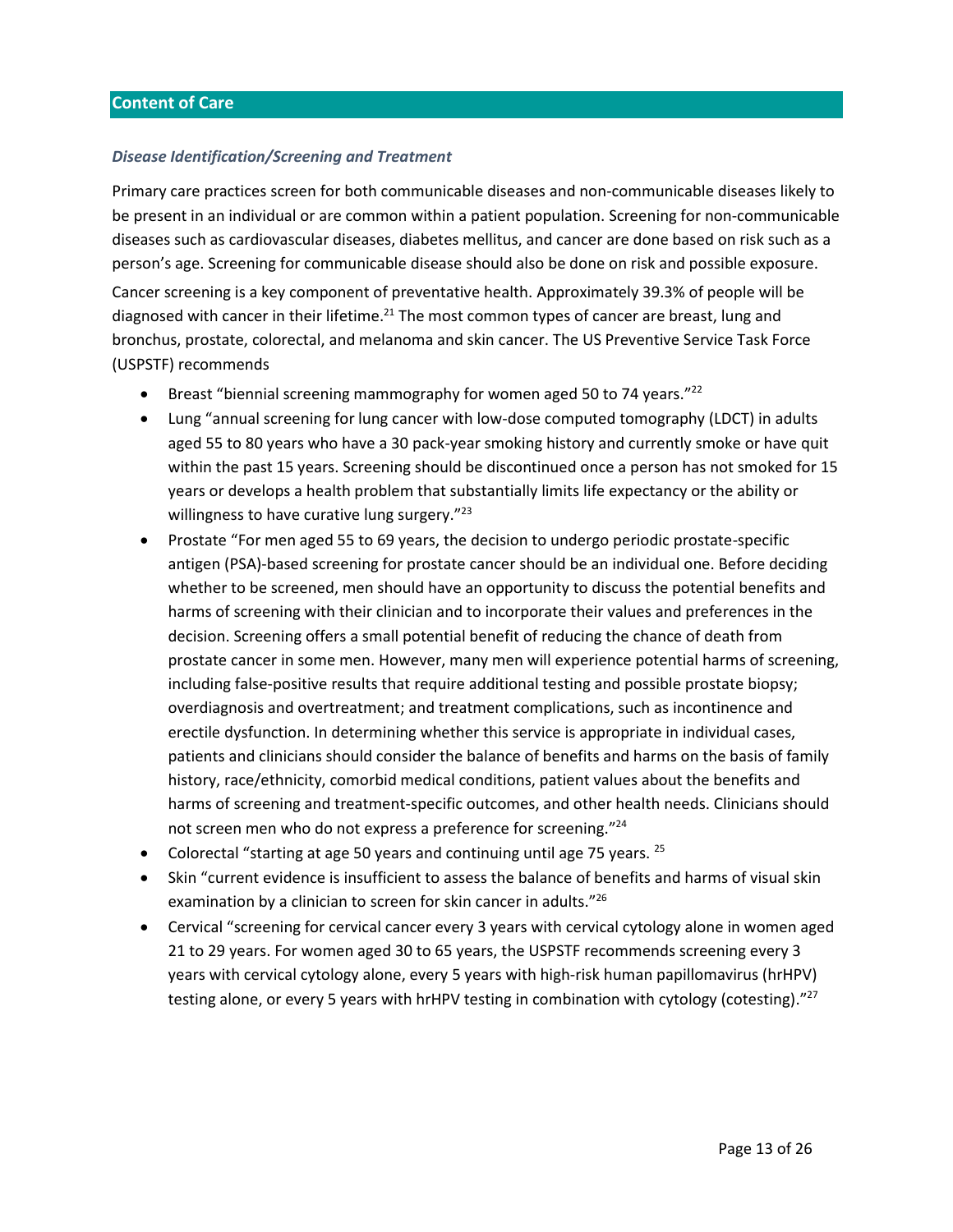#### <span id="page-14-0"></span>*Health Promotion*

Clinical care typically focuses on disease or illness identification and management or treatment. The function of preventing disease and in promoting health broadly is equally or more important in a person's and in a population's health. Health promotion within primary care includes educating and motivating a person about a healthy lifestyle (e.g., exercise, tobacco cessation), assessing needs or preferences and readiness for any lifestyle change as well as chronic care management, medication management, and vaccinations against common diseases. As almost half of all Americans have a chronic disease including heart disease, stroke, cancer, diabetes, respiratory conditions, and arthritis, promoting health is paramount to managing the health of a population.<sup>28</sup>

The American Medical Association proposes that health promotion be collaborative and include:<sup>29</sup>

- "*Keep current with preventive care guidelines that apply to their patients and ensure that the interventions they recommend are well supported by the best available evidence.*
- *Educate patients about relevant modifiable risk factors.*
- *Recommend and encourage patients to have appropriate vaccinations and screenings.*
- *Encourage an open dialogue regarding circumstances that may make it difficult to manage chronic conditions or maintain a healthy lifestyle, such as transportation, work and home environments, and social support systems.*
- *Collaborate with the patient to develop recommendations that are most likely to be effective.*
- *When appropriate, delegate health promotion activities to other professionals or other resources available in the community who can help counsel and educate patients.*
- *Consider the health of the community when treating their own patients and identify and notify public health authorities if and when they notice patterns in patient health that may indicate a health risk for others.*
- *Recognize that modeling health behaviors can help patients make changes in their own lives*."

Health promotion can often include motivational interviewing, "a patient-centered approach to counseling for guiding behavior change, usually when a patient feels ambivalent, eg, about lifestyle choices or adherence to medication."<sup>30</sup> Motivational interviewing can occur due to the person receiving care not understanding the impact of a choice, competing values and priorities, or other reasons. The clinician then attempts to identify and reconcile these conflicts to achieve desired goals

## <span id="page-14-1"></span>*Care Coordination*

Coordinating or synchronizing a person's engagements with the broad health care system has been associated with lower inpatient care utilization and better health outcomes.<sup>31</sup> Care coordination for those with complex care needs or multiple comorbidities is even more important. Specifically, building relationships with care partners, supporting people as they transition between care sites, and information exchange are positively associated with lower inpatient care utilization.<sup>32</sup> AHRQ defines care coordination as "deliberately organizing patient care activities and sharing information among all of the participants concerned with a patient's care to achieve safer and more effective care."<sup>33</sup>

The mechanisms through which care coordination is achieved can take many forms, be conducted by different types of staff, clinical and non-clinical, and is not typically reimbursed in a fee-for-service environment. For care coordination to be truly successful, the person's social needs must also be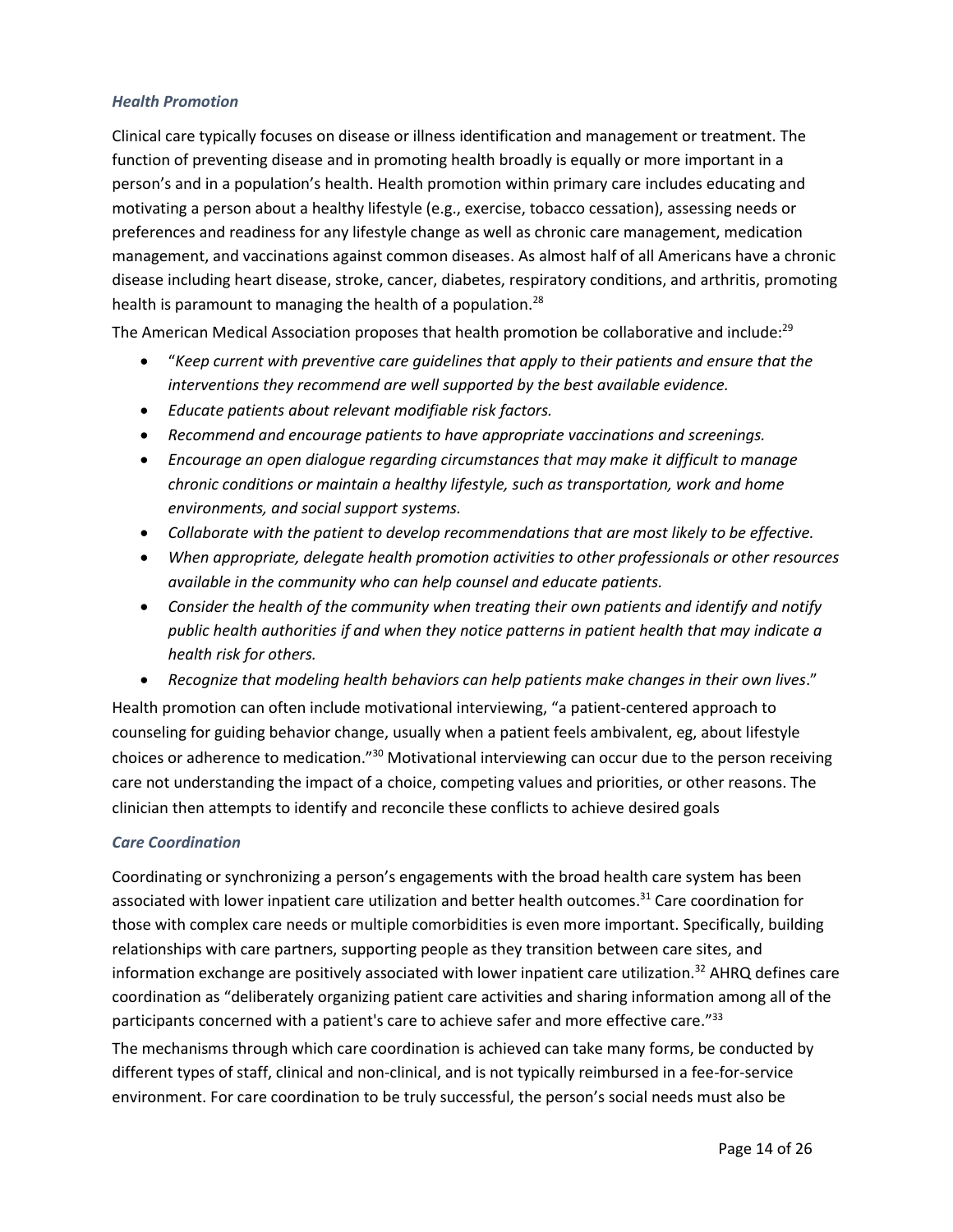considered along with their medical needs including needs around transportation, access to food, and housing security.<sup>34</sup>

Care coordination efforts vary from low to high intensity based on the need of an individual and are often also offered by specialty care such as for treatment of cancer. Within primary care, examples of care coordination include:<sup>35</sup>

- "*Easy access to a range of health care services and providers*
- *Good communications and effective care plan transitions between providers*
- *A focus on the total health care needs of the patient*
- *Clear and simple information that patients can understand*"

## <span id="page-15-0"></span>*Integrated Behavioral Health*

Mental illness and substance use disorders, together called behavioral health, are common, with an estimated 46% of adults experiencing mental illness or a substance abuse disorder at some point in their lifetime, 25% in a year.<sup>36</sup> Patients with chronic medical conditions and behavioral health issues have an estimated two to three times higher health care costs.<sup>37</sup> Depression is especially common among those with a chronic illness, such as diabetes, resulting in lower adherence to clinical recommendations, worse physical functioning, and higher cost.<sup>38</sup>

On average, 80 million Americans visit an ambulatory care center with major depressive disorder as their primary diagnosis, indicating potential to impact patient outcomes through treatment within the context of primary care.<sup>39</sup> Primary care providers have reported preferring integrated care, reporting more effective communication and lower stigma about mental health and substance use for patients.<sup>40</sup> Research has consistently shown healthier patients and populations including decreased depression, anxiety, and positive impacts on medical conditions including diabetes, increases in quality of life, and higher patient satisfaction.<sup>41,42</sup>

## <span id="page-15-1"></span>*Person-Centered Care*

The person receiving care is at the heart of every care relationship. Shared decision making, where appropriate, is a key component of person-centered care. This is a, "*process that allows patients and their providers to make health care decisions together, taking into account the best scientific evidence available, as well as the patient's values and preferences*."<sup>43</sup> Motivational interviewing is behavioral change achieved through identifying patient values and motivators and using these to drive progress toward a desired health outcome.

Shared decision making for preference-sensitive conditions has been shown to help people gain knowledge about their health condition(s) and possible outcomes of care and to have more confidence in their decisions.<sup>44,45</sup> The process has also been associated with improved patient satisfaction with care, improved health outcomes, and with better appropriateness of care.<sup>46,47</sup>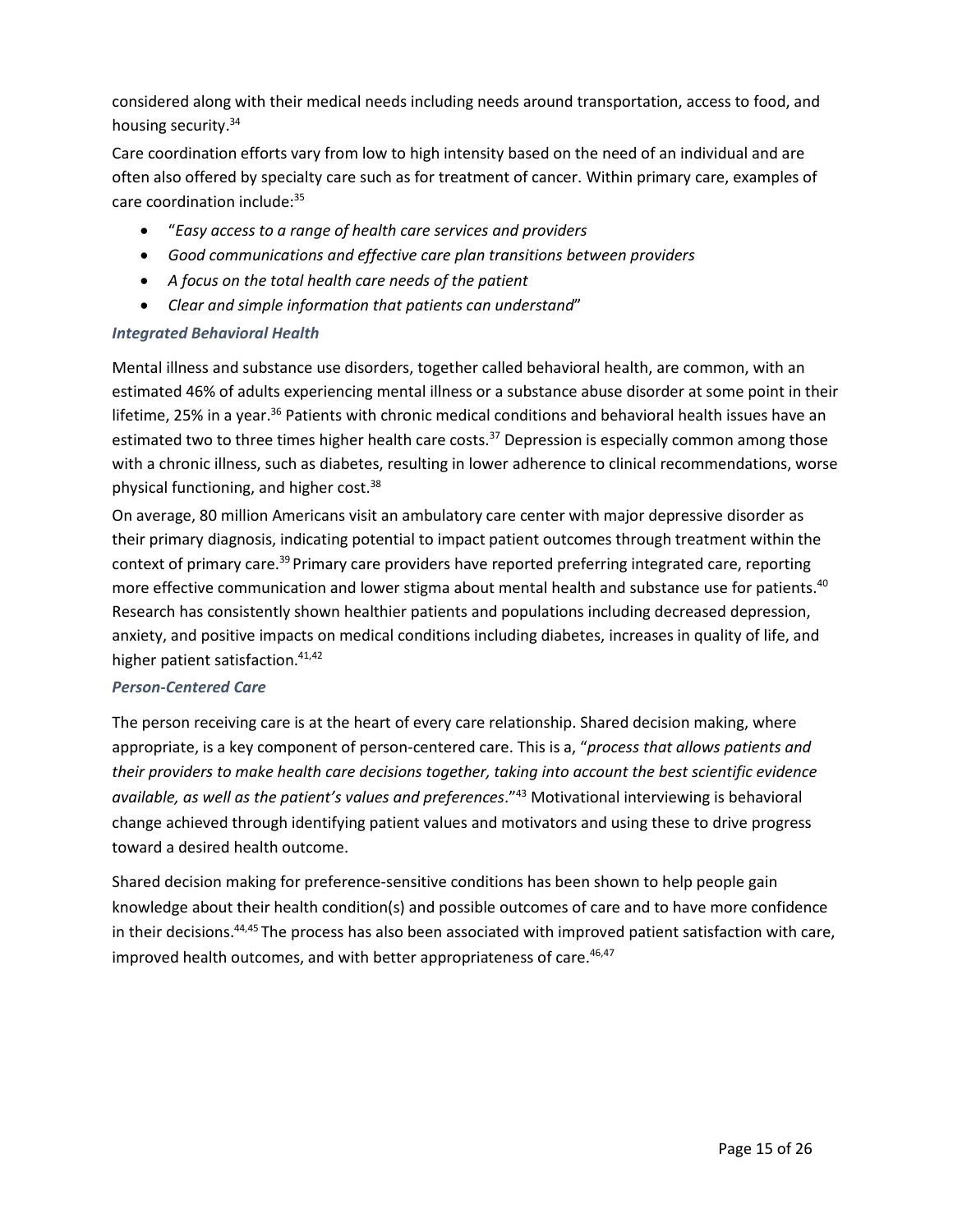# <span id="page-16-0"></span>**Strengthening Primary Care with New Payment Models and Measurement of Spending**

Various entities have proposed mechanisms to enhance the provision of primary care to a defined population including state Medicaid agencies, health plans, organizations representing private purchasers of healthcare, or employer purchaser organizations. To understand how these various mechanisms work, the Workgroup has organized the discussion around spending to include the following:

- A description of the range of payment types available, including the central features of each
- A discussion of initiatives under way across the country to change the primary care mechanism to inform efforts in Washington State. This discussion includes the identification of features central to these efforts, including practice transformation and patient attribution/assignment considerations.
- The implications for measurement based on the system as it is today (primarily fee-for-service) and as may be envisioned under a new payment model(s) that support the transformation of primary care in Washington state with non-fee-for service mechanisms.

#### <span id="page-16-1"></span>*Primary Care Payment Types*

Like most other forms of health care delivered in Washington State and across the country, the predominant form of payment is fee-for-service. While there have been many efforts to enhance feefor-service with various value-based incentives tied to cost and/or quality measures, the underlying payment for the services delivered to patients continues to be fee-for-service.

It has already been noted that many of the important components of primary care described in the previous section are not directly reimbursable through a fee-for-service payment mechanism. This represents an obstacle to strengthening primary care in the best of circumstances. The Workgroup writes these recommendations at a time when the impact of COVID-19 cannot be ignored – particularly as it relates to primary care. The Larry Green Center, in collaboration with the Primary Care Collaborative has been surveying primary care practices weekly to assess the impact that COVID-19 is having on primary care practices since mid-March. In the latest survey report published on their [website,](https://static1.squarespace.com/static/5d7ff8184cf0e01e4566cb02/t/5f47defcceda12236bb2d660/1598545661461/C19+Series+19+National+Executive+Summary.pdf) they state that *"The primary care platform is shrinking. The low level and time limited support offered through previous federal relief efforts are ill-matched with the magnitude of COVID-19 challenges."* Their survey results indicate that "2% of practices have closed, another 2% are considering bankruptcy, and 10% are unable to be certain of their solvency 4 weeks out" and that "1 in 5 clinicians are now considering leaving primary care and 13% could not answer that question either way." When basic services are not being delivered, primary care practices, that operate on thin margins in the best of circumstances, cannot survive. This also means that, in many cases, basic health care needs of individuals are not being met.

The range of primary care payment mechanisms available are described at a very high level in the table below. There are many iterations and variations within each of these categories. This table is intended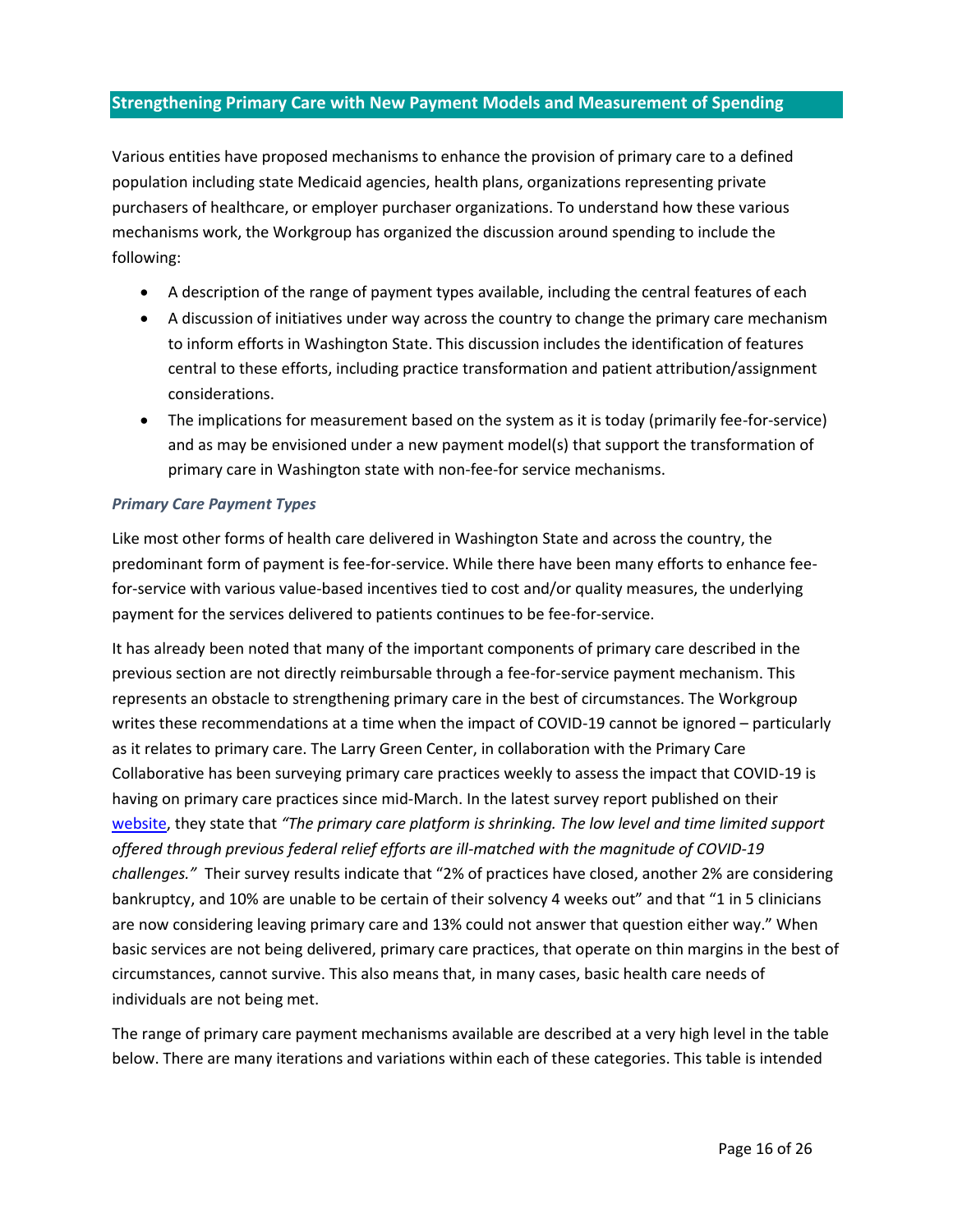to ground the discussion around measurement of primary care spending by describing the broad payment types included in this table and used as terms throughout this document.

|                                                                         | <b>Fee-for-Service</b>                                  | <b>Fee-for-Service-Based</b>                                                            | <b>Non-Fee-for-Service</b>                                                    |
|-------------------------------------------------------------------------|---------------------------------------------------------|-----------------------------------------------------------------------------------------|-------------------------------------------------------------------------------|
|                                                                         |                                                         | <b>Incentives</b>                                                                       | <b>Prospective Payments</b>                                                   |
| <b>What triggers</b><br>payment?                                        | Delivery of a Service                                   | Achievement of<br>threshold for cost,<br>quality, experience<br>measures                | Matching a patient to a<br>qualified provider                                 |
| How is payment<br>made?                                                 | A discrete payment<br>made as services are<br>delivered | In a variety of ways:<br>enhanced ffs, lump<br>sums, quarterly<br>bonuses, etc.         | Typically on a PMPM<br>monthly basis, but may<br>be quarterly                 |
| What is covered by the<br>payment?                                      | The actual services<br>delivered                        | Performance on a wide<br>range of quality<br>$measures - cost,$<br>clinical, experience | Enhanced or<br>"advanced"<br>components of primary<br>care not covered by ffs |
| Does the payment<br>reflect the intensity of<br>the services delivered? | Yes, if FFS coding is<br>accurate                       | Unknown                                                                                 | Yes, if risk adjusted<br>accurately at the<br>individual patient level        |

**Table X: Reimbursement Model Comparison** 

It is not within the scope of the workgroup to recommend a specific payment type. However, the workgroup believes that noting the inadequacy of a fee-for-service payment mechanism to support the implementation of primary care as defined or envisioned by this workgroup. The workgroup strongly encourages the adoption of non-fee-for-service payment mechanisms in a manner that aligns key healthcare stakeholders – providers, payers, and purchasers. These recommendations are reflected in the Stakeholder Checklists.

# <span id="page-17-0"></span>*Primary Care Payment Initiatives*

The Centers for Medicare and Medicaid Services (CMS) launched Comprehensive Primary Care Plus (CPC+), a multi-payer primary care improvement initiative in 2017, the largest single primary care payment demonstration model in the US. CPC+ builds on the learnings derived from a smaller five-year Comprehensive Primary Care Plus (CPC) demonstration. Alignment across the commercial and Medicaid plans that voluntarily participate in CPC+ is an important point of emphasis in CPC+. The 18 CPC+ regions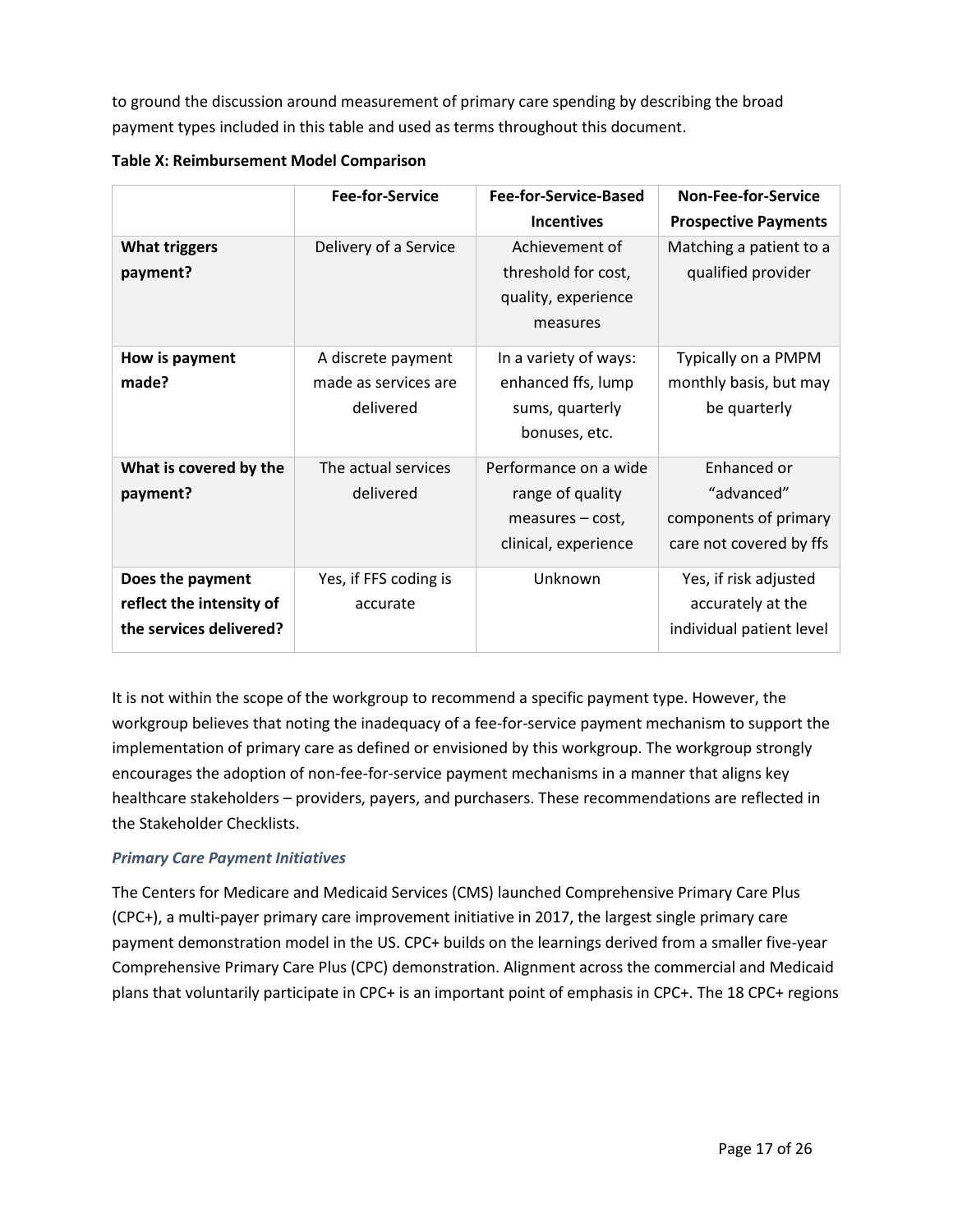were selected based on the number and strength of private payers (commercial, Medicaid MCOs and Medicare Advantage) and state agencies willing to work together on a regional basis to do the following:

- Compensate primary care practices using prospective PMPM payment mechanisms (with or without fee-for-service; the specific approach is left to each organization and payment levels are not discussed across payers or specified by CMS/CMMI)
- Align with CMS and other payers in the region on quality measurement both the identification of key metrics and to aggregate the data used for measurement and evaluation of participating primary care practices
- Work in collaboration with other payers in the region to support practice transformation through learning collaboratives, shared resources, such as practice transformation consultants, etc.

The evidence on how well CPC+ is working is mixed. CMS has retained Mathematica to conduct its evaluation of CPC+ based on its impact in the Medicare population (*need to insert specifics here as to those results which generally show some impact on quality and health, but no discernable impact on cost*). The impact on the lives covered by the private payers is not included in Mathematica's evaluation. The evidence for how well this is working in the private sector has been less robust but is starting to emerge. Recently, the most significant payer in the Arkansas region which has been a part of CPC and CPC+ published [a white paper](https://www.milbank.org/publications/value-based-primary-care-insights-from-a-commercial-insurer-in-arkansas/) that reports significant savings in the total cost of care for patients whose primary care provider is in the CPC+ model vs. those that are not. Similar evidence from other regions is beginning to emerge in conference settings but has not yet been published.

Independently and prior to CPC+, the Oregon Health Authority developed and established the Patient Centered Primary Care Home Program due to state legislation in 2009. The program sets standards, certifies individual practices, and works to incentivize the population's use of the certified primary care homes.<sup>48</sup> Core attributes of the program include: access to care; accountability; comprehensive, wholeperson care; continuity; and person and family-centered care with 11 must-pass standards such as offering advice through telephone and five possible tiers.<sup>21</sup> All of the following are able to become a certified primary care home: Physical health providers; Behavioral, addictions and mental health care providers with integrated primary care services; Solo practitioners; Group practices; Community mental health centers with integrated primary care services; Rural health clinics; Federally qualified health centers; and School-based health centers.

Key learnings from these and other primary care payment initiatives underscores the importance of non-fee-for-service payments and a multi-payer approach. Specific considerations around implementation of these models is best supported when there are common understandings and approaches to implementation across payers to support practice transformation.

## <span id="page-18-0"></span>**Practice Transformation**

The Knoster model for managing complex change argues that for a successful change to occur, a system needs vision, skills, incentives, resources, and an action plan.<sup>49</sup> The lack of any of these elements leads to confusion, anxiety, resistance, frustration, or false starts, respectively.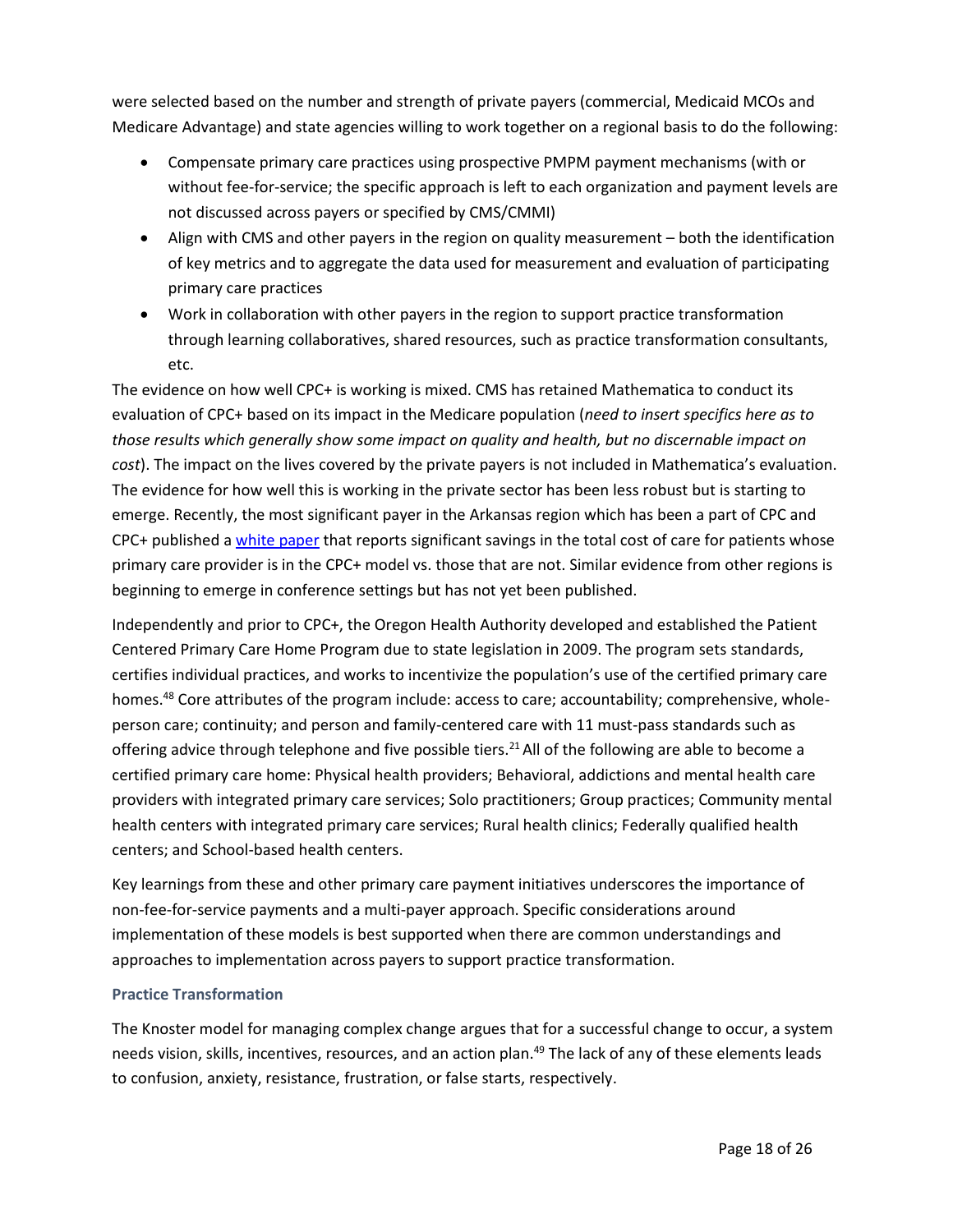- Vision Outlined in these Bree Collaborative recommendations (needed to overcome confusion)
- Skills Already exist (needed to overcome anxiety)
- Incentives Multi-Payer Approach to non-fee-for service payment, such as Transformation of Care Fee (needed to overcome resistance)
- Resources Payor-agnostic resources to reduce the administrative burden placed on practices dealing with multiple payment mechanisms, misaligned quality incentives and/or data collection mechanisms (needed to overcome frustration)
- Action Plan Outlined in these recommendations as Stakeholder Checklists (needed to overcome false starts)

# <span id="page-19-0"></span>**Attribution**

Decisions for attribution include: unit of analysis (patient versus episode of care); signal for responsibility (professional costs versus number of evaluation and management visits); number of physicians that can be assigned responsibility (single physician versus multiple); and minimum threshold for assigning responsibility (majority of visits or costs versus plurality of visits or costs).<sup>50</sup>

# <span id="page-19-1"></span>*Measurement*

Accurate measurement of primary care depends on availability of data and how primary care is defined. Claims data, derived from fee-for-service payment, has been used imperfectly to measure the attributes of four Cs (first contact, comprehensive, continuous, and coordinated). However, this framework is not necessarily reflected in codes that are billed. Further, the lack of a nationally accepted definition of primary care is a major impediment to assessing and increasing the primary care expenditures uniformly across states.

More information on healthcare cost data is availabl[e here.](https://www.cdc.gov/workplacehealthpromotion/model/healthcare-cost-data/interpreting.html)

In 2019, Washington State Office of Financial Management (OFM) was mandated by legislation to develop a report on primary care spend. The report notes that comparisons between Washington's percent expenditure and national averages or other states' averages depend on different definitions. Also, this 2019 report does not include non-claims-based care such care coordination activities. Reports from the states of Oregon and Rhode Island include non-claims care that may artificially lower Washington's numbers.<sup>[12](#page-3-2)</sup>

To develop a proxy measure for primary care spend, groups have operated on various assumptions. If defining by provider, the assumption is that a group of subspecialists (i.e., family medicine) always offers primary care and that other groups of subspecialists never provide primary care (i.e., emergency medicine). This assumption holds true for some but not all disciplines. Advance registered nurse practitioners and physician assistants practice in a multitude of settings, including surgical care, which is not reflected in a claim. The 2019 OFM report adjusted the total claims from ARNPs and PAs by 41% and 34%, respectively.

The OFM report presents narrow and broad definitions of primary care, differing based the types of providers who are assumed to be providing primary care. The narrow definition only includes providers who are traditionally considered to perform primary care while the broad definition includes a wider range of provider taxonomy codes includes behavioral health providers, clinical nurse specialists,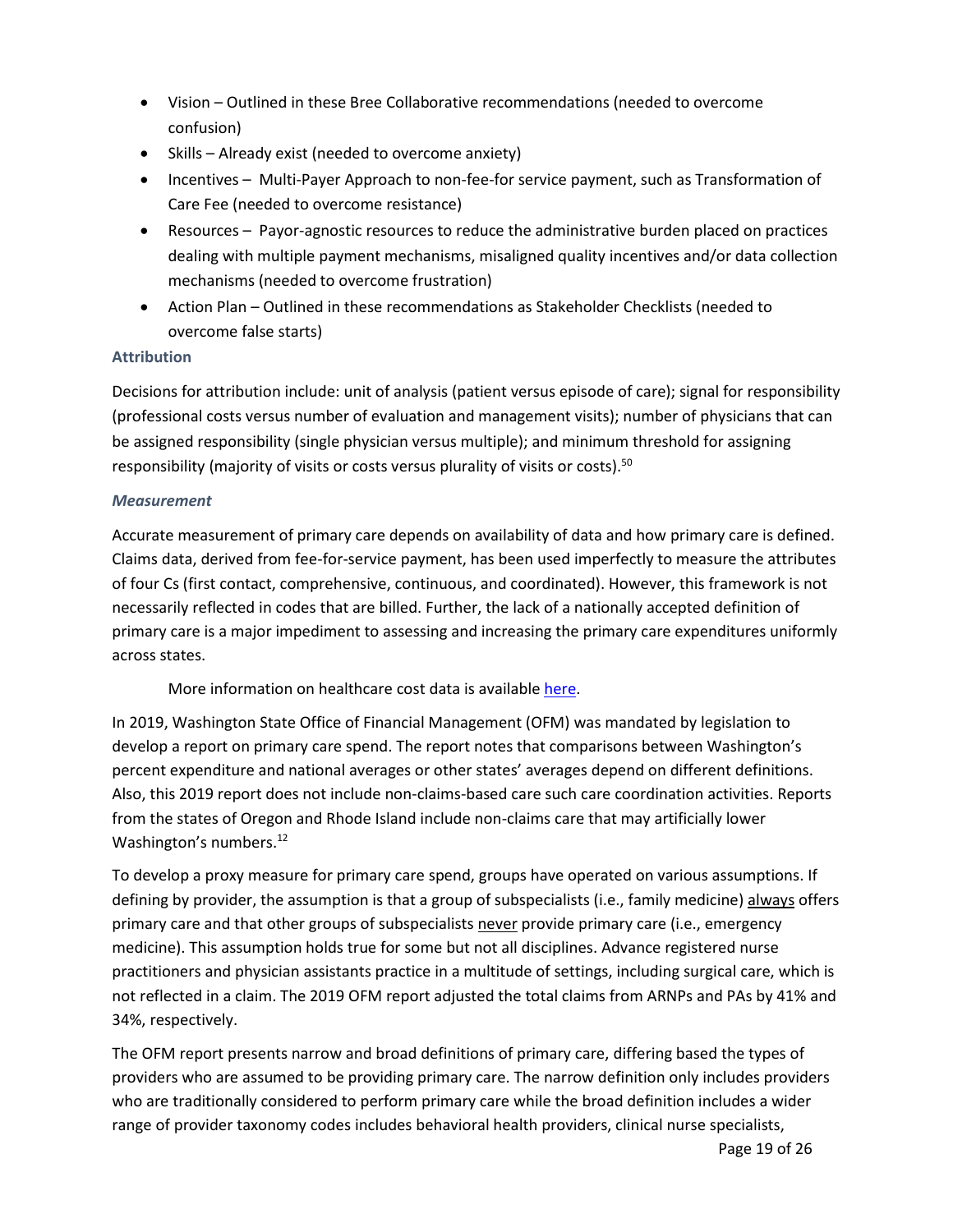registered nurses, midwives, and a host of other providers who are not typically considered general practitioners. [12](#page-3-2) The OFM stakeholder group also reviewed procedure codes and created both narrow and broad definitions of services qualifying as primary care. Only claims which met both the provider and service definitions of primary care were counted toward the state's total expenditure, with the narrow definition yielding 4.4% and the broad 5.6%.<sup>[12](#page-3-2)</sup>

However, the OFM report noted that deficiencies inherent to the Washington All Payor Claims Database claims database, combined with lack of a firm definition for primary care, limit the report's accuracy in some regards. Claims data does not capture, for example, whether or not the location of services provided was a primary care clinic. As was mentioned earlier, Washington lacks a way to measure nonclaims-based expenditures. The OFM report mentions a number of other systemic impediments to accurate measurement that may need to be addressed in order to calculate an accurate primary care expenditure percentage for the state.<sup>[12](#page-3-2)</sup>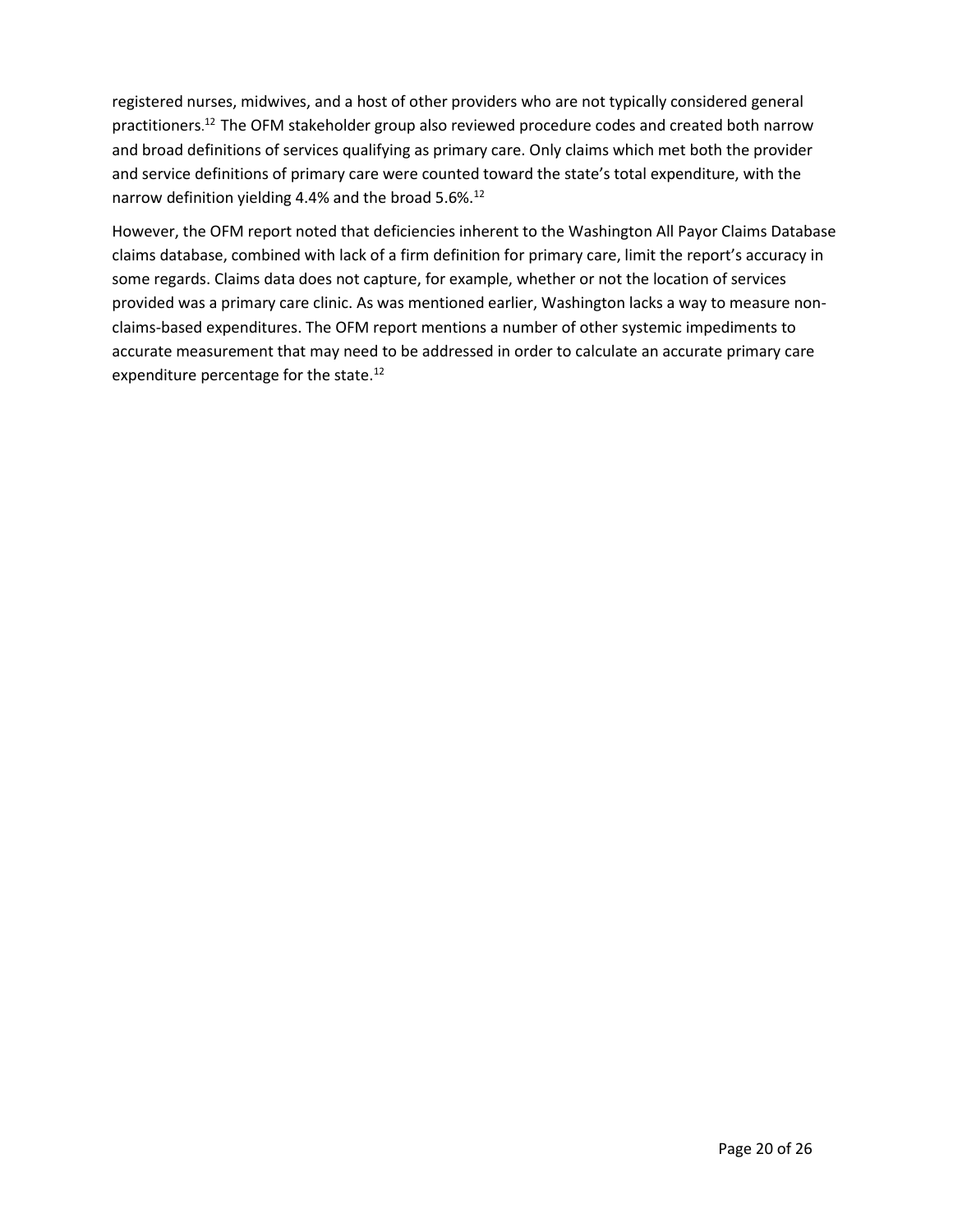# <span id="page-21-0"></span>**Appendix A: Bree Collaborative Members**

| Member                                        | <b>Title</b>                                                           | Organization                                                                                |
|-----------------------------------------------|------------------------------------------------------------------------|---------------------------------------------------------------------------------------------|
| Susie Dade, MS                                |                                                                        |                                                                                             |
| Gary Franklin, MD, MPH                        | <b>Medical Director</b>                                                | <b>Washington State Department</b><br>of Labor and Industries                               |
| <b>Stuart Freed, MD</b>                       | <b>Chief Medical Officer</b>                                           | <b>Confluence Health</b>                                                                    |
| Richard Goss, MD                              | <b>Medical Director</b>                                                | Harborview Medical Center-<br>University of Washington                                      |
| Darcy Jaffe, MN, ARNP, NE-BC,<br><b>FACHE</b> | Senior Vice President, Safety<br>& Quality                             | <b>Washington State Hospital</b><br>Association                                             |
| Sonja Kellen                                  | <b>Global Benefits Director</b>                                        | Microsoft                                                                                   |
| Dan Kent, MD                                  | Chief Medical Officer,<br><b>Community Plan</b>                        | UnitedHealthcare                                                                            |
| Wm. Richard Ludwig, MD                        | <b>Chief Medical</b><br>Officer, Accountable Care<br>Organization      | <b>Providence Health and Services</b>                                                       |
| <b>Greg Marchand</b>                          | Director, Benefits & Policy<br>and Strategy                            | The Boeing Company                                                                          |
| Robert Mecklenburg, MD                        | Medical Director, Center for<br><b>Health Care Solutions</b>           | Virginia Mason Medical Center                                                               |
| Kimberly Moore, MD                            | <b>Associate Chief Medical</b><br>Officer                              | Franciscan Health System                                                                    |
| Carl Olden, MD                                | <b>Family Physician</b>                                                | Pacific Crest Family Medicine,<br>Yakima                                                    |
| Drew Oliveira, MD                             | <b>Executive Medical Director</b>                                      | Regence BlueShield                                                                          |
| Mary Kay O'Neill, MD, MBA                     | Partner                                                                | Mercer                                                                                      |
| John Robinson, MD, SM                         | <b>Chief Medical Officer</b>                                           | <b>First Choice Health</b>                                                                  |
| Jeanne Rupert, DO, PhD                        | Provider                                                               | One Medical                                                                                 |
| Angela Sparks, MD                             | <b>Medical Director Clinical</b><br>Knowledge Development &<br>Support | Kaiser Permanente Washington                                                                |
| Hugh Straley, MD (Chair)                      | Retired                                                                | Medical Director, Group Health<br>Cooperative; President, Group<br><b>Health Physicians</b> |
| Shawn West, MD                                |                                                                        |                                                                                             |
| Laura Kate Zaichkin, MPH                      | Director of Health Plan<br>Performance and Strategy                    | SEIU 775 Benefits Group                                                                     |
| Judy Zerzan, MD, MPH                          | <b>Chief Medical Officer</b>                                           | Washington State Health Care<br>Authority                                                   |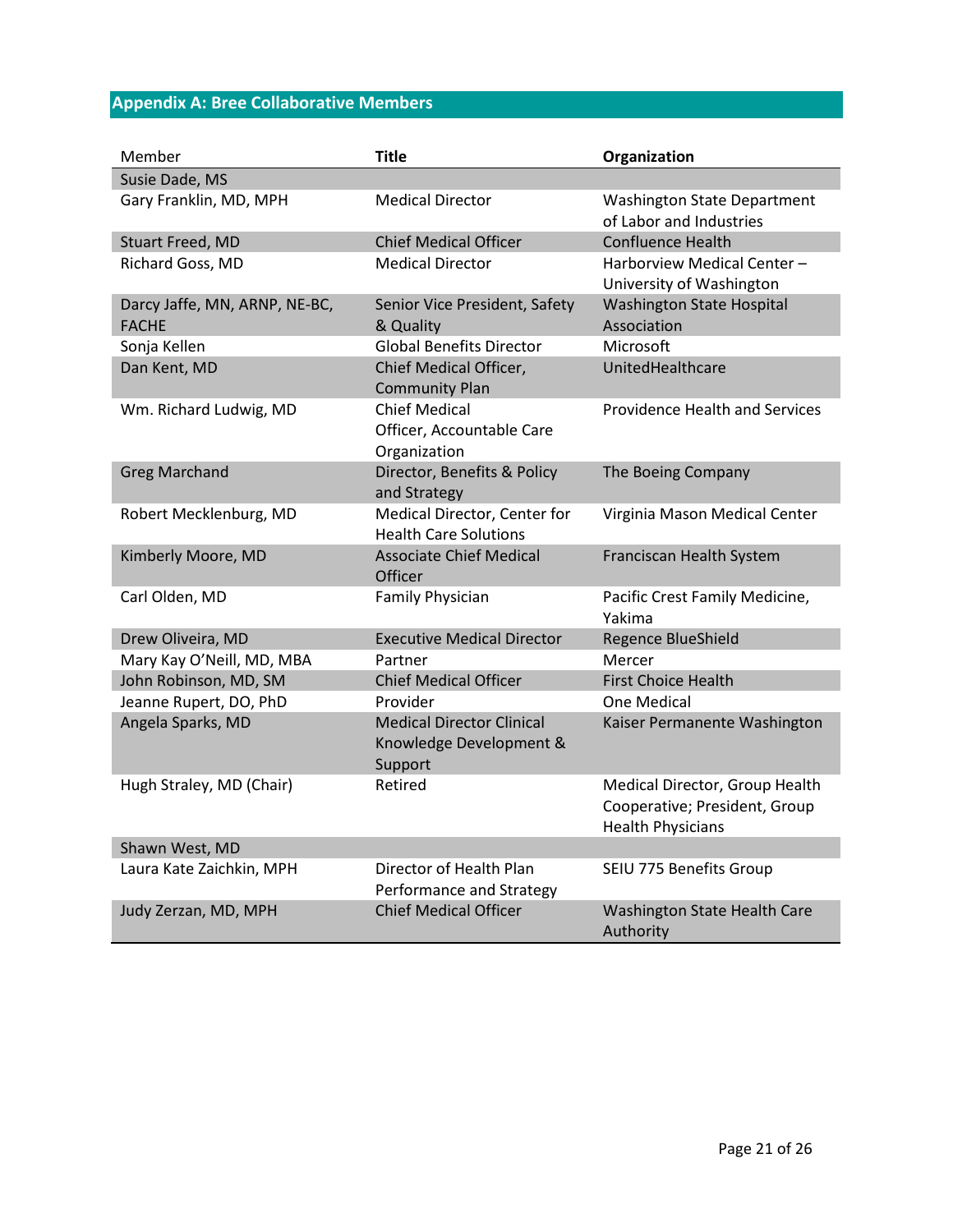## <span id="page-22-0"></span>**Appendix B: Primary Care Charter and Roster**

#### **Problem Statement**

Primary care is widely identified as the cornerstone of the health care system, serving as a usual source of care that is focused on acute and chronic disease detection, management, treatment, and prevention. <sup>51</sup> While provision of primary care has been shown to contribute to population-level reductions in morbidity and mortality, access to regular, high-quality care is a challenge for many people in Washington State.<sup>52</sup> Further, reimbursement for primary care is low compared to specialty care, with the United States spending between 5-7% of total health care expenditure on primary care and Washington between 4.4% to 5.6% of total expenditure.<sup>53,54</sup>

#### **Aim**

To foster a common understanding of primary care in order to increase primary care accessibility and availability.

#### **Purpose**

To propose evidence-based recommendations to the full Bree Collaborative on:

- A common definition, current and aspirational, for primary care services including behavioral health (i.e., providers of, components of, locations of service)
- Components of primary care with the largest impact on individual and population health
- A mechanism for measuring primary care spend

#### **Duties & Functions**

The Primary Care workgroup will:

- Research evidence-based and expert-opinion informed guidelines and best practices (emerging and established).
- Consult relevant professional associations and other stakeholder organizations and subject matter experts for feedback, as appropriate.
- Meet for approximately ten-twelve months, as needed.
- Provide updates at Bree Collaborative meetings.
- Post draft report(s) on the Bree Collaborative website for public comment prior to sending report to the Bree Collaborative for approval and adoption.
- Present findings and recommendations in a report.
- Recommend data-driven and practical implementation strategies including metrics or a process for measurement.
- Create and oversee subsequent subgroups to help carry out the work, as needed.
- Revise this charter as necessary based on scope of work.

#### **Structure**

The workgroup will consist of individuals confirmed by Bree Collaborative members or appointed by the chair of the Bree Collaborative or the workgroup chair. The chair of the workgroup will be appointed by the chair of the Bree Collaborative. The Bree Collaborative program director and program assistant will staff and provide management and support services for the workgroup.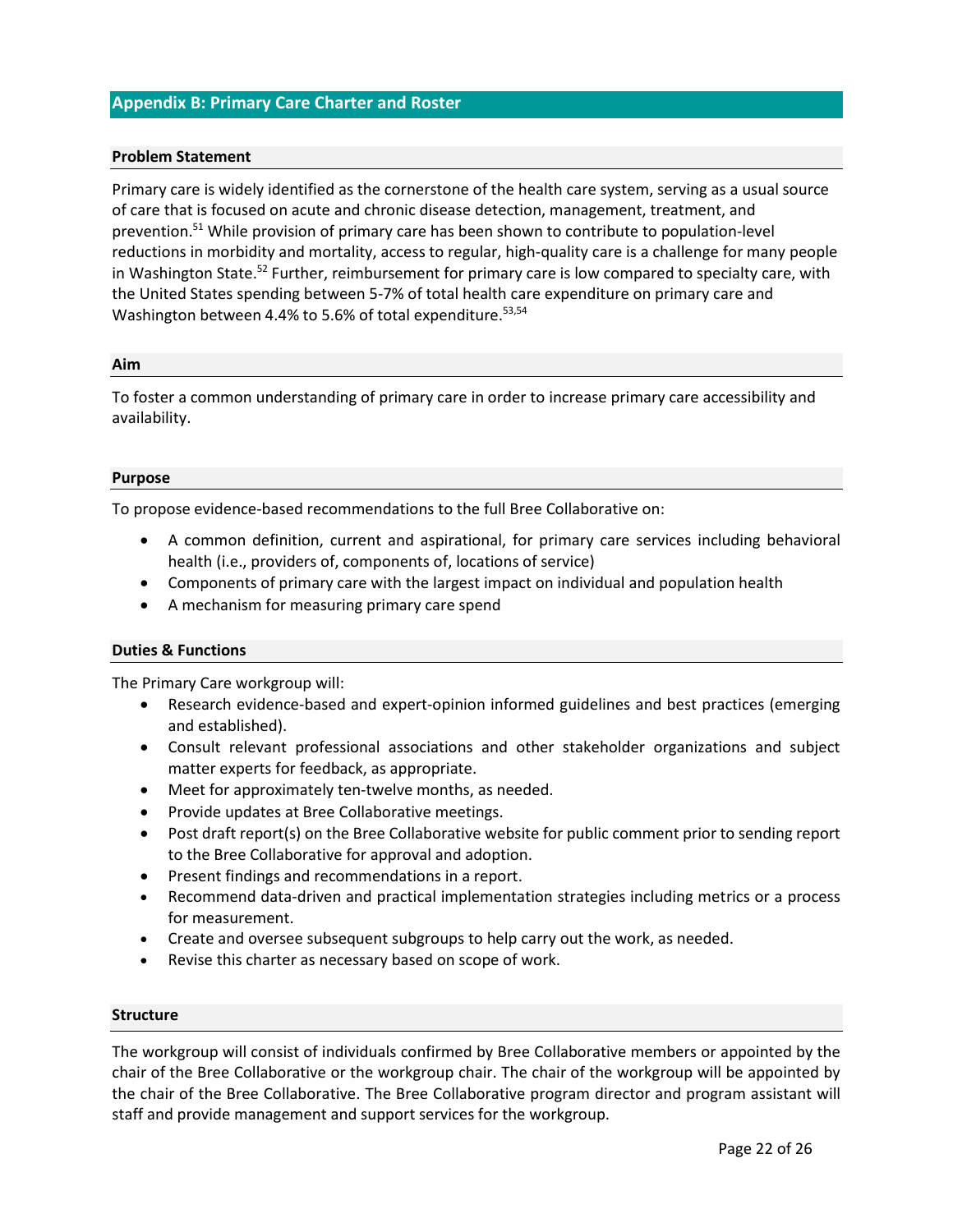Less than the full workgroup may convene to: gather and discuss information; conduct research; analyze relevant issues and facts; or draft recommendations for the deliberation of the full workgroup. A quorum shall be a simple majority and shall be required to accept and approve recommendations to send to the Bree Collaborative.

#### **Meetings**

The workgroup will hold meetings as necessary. The program director will conduct meetings along with the chair, arrange for the recording of each meeting, and distribute meeting agendas and other materials prior to each meeting. Additional workgroup members may be added at the discretion of the workgroup chair.

| <b>Name</b>               | <b>Title</b>                      | Organization                       |  |
|---------------------------|-----------------------------------|------------------------------------|--|
| Judy Zerzan, MD, MPH      |                                   | Washington State Health Care       |  |
| (Chair)                   | <b>Chief Medical Officer</b>      | Authority                          |  |
| Patricia Auerbach, MD,    |                                   |                                    |  |
| <b>MBA</b>                | <b>Senior Medical Director</b>    | <b>United Health Care</b>          |  |
|                           | Medical Director, Medicare and    |                                    |  |
| Cynthia Burdick, MD       | Medicaid                          | Kaiser Permanente Washington       |  |
|                           |                                   |                                    |  |
| Tony Butruille, MD        | <b>Family Physician</b>           | <b>Cascade Medical</b>             |  |
|                           |                                   | Washington State Department of     |  |
| Jason Fodeman, MD         | <b>Associate Medical Director</b> | Labor and Industries               |  |
|                           | Associate Professor, Family       |                                    |  |
|                           | Medicine; Director of Center for  | University of Washington School    |  |
| Bianca Frogner, PhD       | <b>Health Workforce Studies</b>   | of Medicine                        |  |
| Ingrid Gerbino, MD, FACP  | Chief, Department of Primary Care | Virginia Mason                     |  |
| Karen Johnson, PhD, MHSA  | <b>Director of Performance</b>    | <b>Washington Health Alliance</b>  |  |
|                           | Improvement and Innovation        |                                    |  |
| Louise Kaplan, PhD, ARNP, | Associate Professor, Associate    | <b>Washington State University</b> |  |
| FNP-BC, FAANP, FAAN       | <b>Academic Director</b>          | Vancouver College of Nursing       |  |
| Cat Mazzawy, RN, MSN,     |                                   | <b>Washington State Hospital</b>   |  |
| <b>CPPS</b>               | Sr. Director for Safety & Quality | Association                        |  |
| Carl Olden, MD            | <b>Family Physician</b>           | Virginia Mason Memorial            |  |
| Julie Osgood, DrPH        | <b>VP Clinic Operations</b>       | <b>Valley Medical Center</b>       |  |
| Mary Kay O'Neill, MS, MBA | Partner                           | Mercer                             |  |
|                           |                                   | University of Washington School    |  |
|                           |                                   | of Medicine, Veterans              |  |
| Ashok Reddy, MD, MS       | Assistant Professor, Medicine     | Administration                     |  |
| Keri Waterland, PhD,      | Division Director, Division of    |                                    |  |
| <b>MAOB</b>               | Behavioral Health and Recovery    | <b>Health Care Authority</b>       |  |
|                           | Director, Health Plan Performance |                                    |  |
| Laura Kate Zaichkin, MPH  | and Strategy                      | SEIU 775 Benefits Group            |  |

*Thank you to Susie Dade.*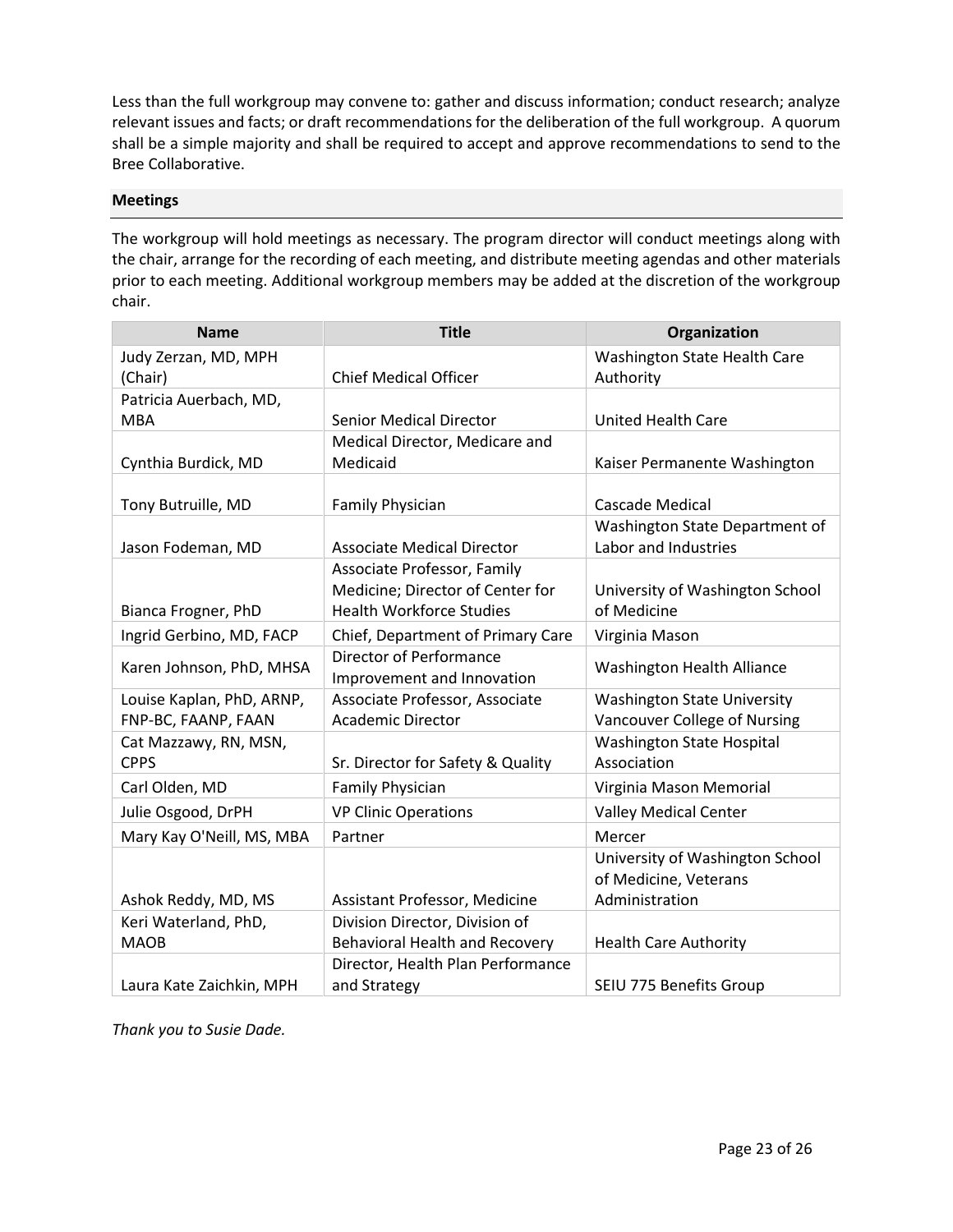# <span id="page-24-0"></span>**Appendix C:**

# **Figure X: Care Provided Over the Course of a Person's Life: Doris**

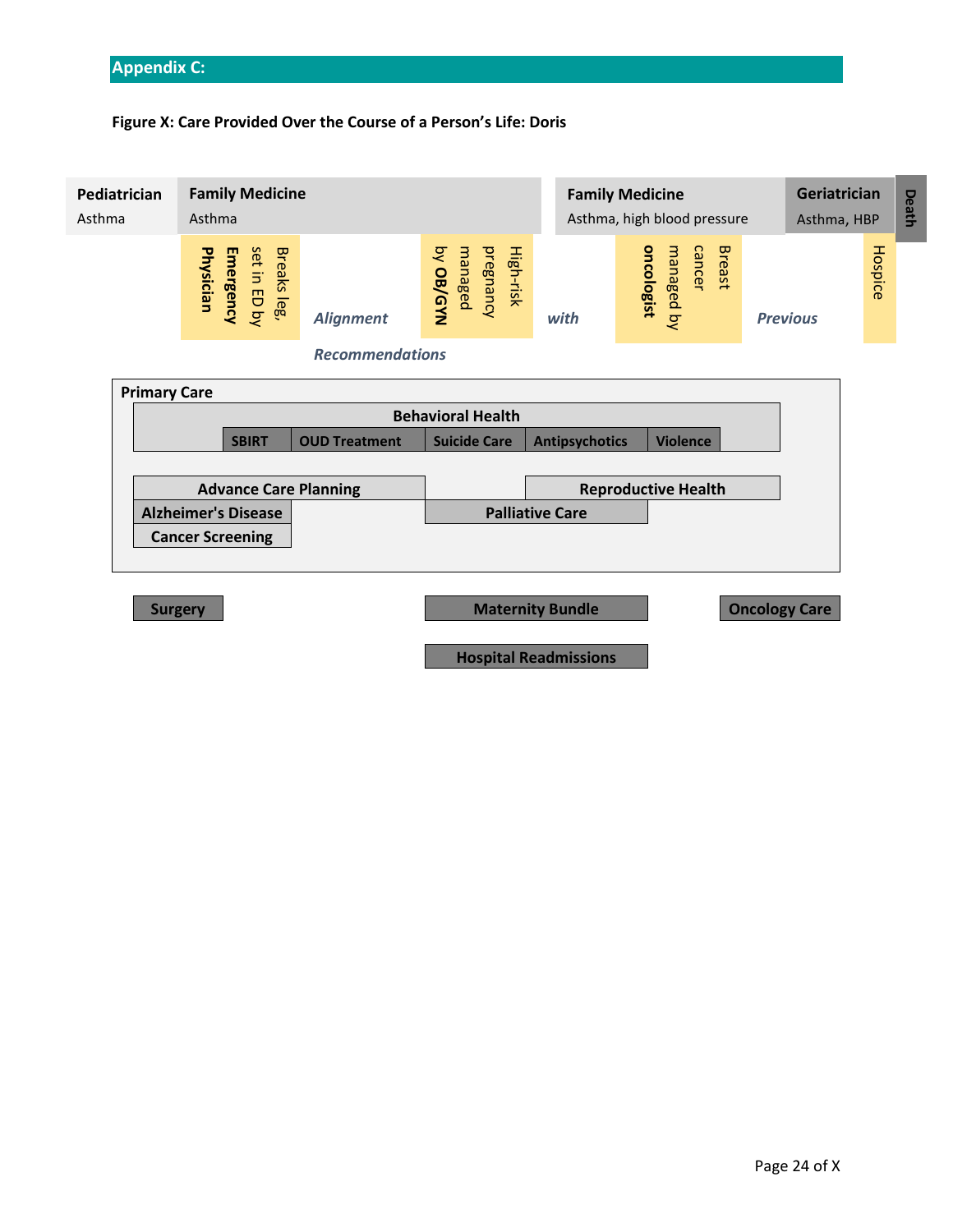<sup>4</sup> Penchansky R, Thomas JW. The concept of access: definition and relationship to consumer satisfaction. Med Care. 1981;19(2):127‐140. 1

<sup>5</sup> Starfield B, Shi L, Macinko J. Contribution of primary care to health systems and health. Milbank Q.

2005;83(3):457‐502.

6 Shi L. Primary care, specialty care, and life chances. Int J Health Serv. 1994; 24(3):431-58.

 $7$  Vogel RL, Ackermann RJ. Is primary care physician supply correlated with health outcomes? Int J Health Serv. 1998; 28(1):183-96.

<sup>8</sup> Levine DM, Landon BE, Linder JA. Quality and Experience of Outpatient Care in the United States for Adults With or Without Primary Care [published correction appears in JAMA Intern Med. 2019 May 1;179(5):733] [published correction appears in JAMA Intern Med. 2019 Jun 1;179(6):854]. JAMA Intern Med. 2019;179(3):363‐372. doi:10.1001/jamainternmed.2018.6716

<sup>9</sup> Macinko J, Starfield B, Shi L. Quantifying the health benefits of primary care physician supply in the United States. Int J Health Serv. 2007;37(1):111‐126.

<sup>10</sup> Brown EJ, Polsky D, Barbu CM, Seymour JW, Grande D. Racial Disparities In Geographic Access To Primary Care In Philadelphia. Health Aff (Millwood). 2016;35(8):1374‐1381.

 $11$  Access to Rural Health Care – A Literature Review and New Synthesis. Available:

[http://www.rupri.org/Forms/HealthPanel\\_Access\\_August2014.pdf](http://www.rupri.org/Forms/HealthPanel_Access_August2014.pdf)

<sup>12</sup> Washington State Office of Financial Management. Primary Care Expenditures Report Summary of current primary care expenditures and investment in Washington. December 2019.

13 Yarnall KS, Pollak KI, Østbye T, Krause KM, Michener JL. Primary care: is there enough time for prevention?. Am J Public Health. 2003;93(4):635-641. doi:10.2105/ajph.93.4.635

<sup>14</sup> Institute of Medicine (IOM) A Manpower Policy for Primary Health Care. Washington, D.C.: National Academy of Sciences; 1978. IOM Publication 78-02.

<sup>15</sup> Starfield 1992

<sup>16</sup> Etz RS, Zyzanski SJ, Gonzalez MM, Reves SR, O'Neal JP, Stange KC. A New Comprehensive Measure of High-Value Aspects of Primary Care. Ann Fam Med. 2019;17(3):221‐230.

<sup>17</sup> Institute of Medicine (US) Committee on the Future of Primary Care; Donaldson MS, Yordy KD, Lohr KN, et al., editors. Primary Care: America's Health in a New Era. Washington (DC): National Academies Press (US); 1996. 2, Defining Primary Care. Available from: https://www.ncbi.nlm.nih.gov/books/NBK232631/

<sup>18</sup> Friedberg MW, Hussey PS, Schneider EC. Primary care: a critical review of the evidence on quality and costs of health care. Health Aff (Millwood). 2010;29(5):766‐772.

<sup>19</sup> Bailit MH, Friedberd MW, Houy ML. Standardizing the Measurement of Commercial Health Plan Primary Care Spending. Milbank Memorial Fund. July 2017.

<sup>20</sup> RCW 74.09.010. Available:

<sup>21</sup> <https://seer.cancer.gov/statfacts/html/all.html>

<sup>22</sup> https://www.uspreventiveservicestaskforce.org/uspstf/recommendation/breast-cancer-screening

<sup>23</sup> https://www.uspreventiveservicestaskforce.org/uspstf/recommendation/lung-cancer-screening

<sup>24</sup> https://www.uspreventiveservicestaskforce.org/uspstf/recommendation/prostate-cancer-screening

<sup>25</sup> https://www.uspreventiveservicestaskforce.org/uspstf/recommendation/colorectal-cancer-screening

<sup>26</sup> https://www.uspreventiveservicestaskforce.org/uspstf/recommendation/skin-cancer-screening

<sup>27</sup> <https://www.uspreventiveservicestaskforce.org/uspstf/recommendation/cervical-cancer-screening>

<sup>28</sup> <https://www.ncbi.nlm.nih.gov/books/NBK435779/>

<sup>29</sup> <https://www.ama-assn.org/delivering-care/ethics/health-promotion-and-preventive-care>

<sup>30</sup> Elwyn G, Dehlendorf C, Epstein RM, Marrin K, White J, Frosch DL. Shared decision making and motivational interviewing: achieving patient-centered care across the spectrum of health care problems [published correction appears in Ann Fam Med. 2014 Jul-Aug;12(4):301]. Ann Fam Med. 2014;12(3):270-275. doi:10.1370/afm.1615 <sup>31</sup> Leff B, Reider L, Frick KD, Scharfstein DO, Boyd CM, Frey K, Karm L, Boult C. Guided care and the cost of complex healthcare: a preliminary report. Am J Manag Care. 2009 Aug;15(8):555-9. PMID: 19670959.

<span id="page-25-0"></span><sup>&</sup>lt;sup>1</sup> Blewett LA, Johnson PJ, Lee B, Scal PB. When a usual source of care and usual provider matter: adult prevention and screening services. *J Gen Intern Med*. 2008;23(9):1354–1360. doi:10.1007/s11606-008-0659-0 When a Usual Source of Care and Usual Provider Matter: Adult Prevention and Screening Services

<sup>2</sup> Primary Care Collaborative. Investing in Primary Care: A State-Level Analysis.<https://www.pcpcc.org/resource/evidence2019>

<sup>&</sup>lt;sup>3</sup> Schwartz MD. Health care reform and the primary care workforce bottleneck. J Gen Intern Med. 2012;27(4):469-472. doi:10.1007/s11606-011-1921-4